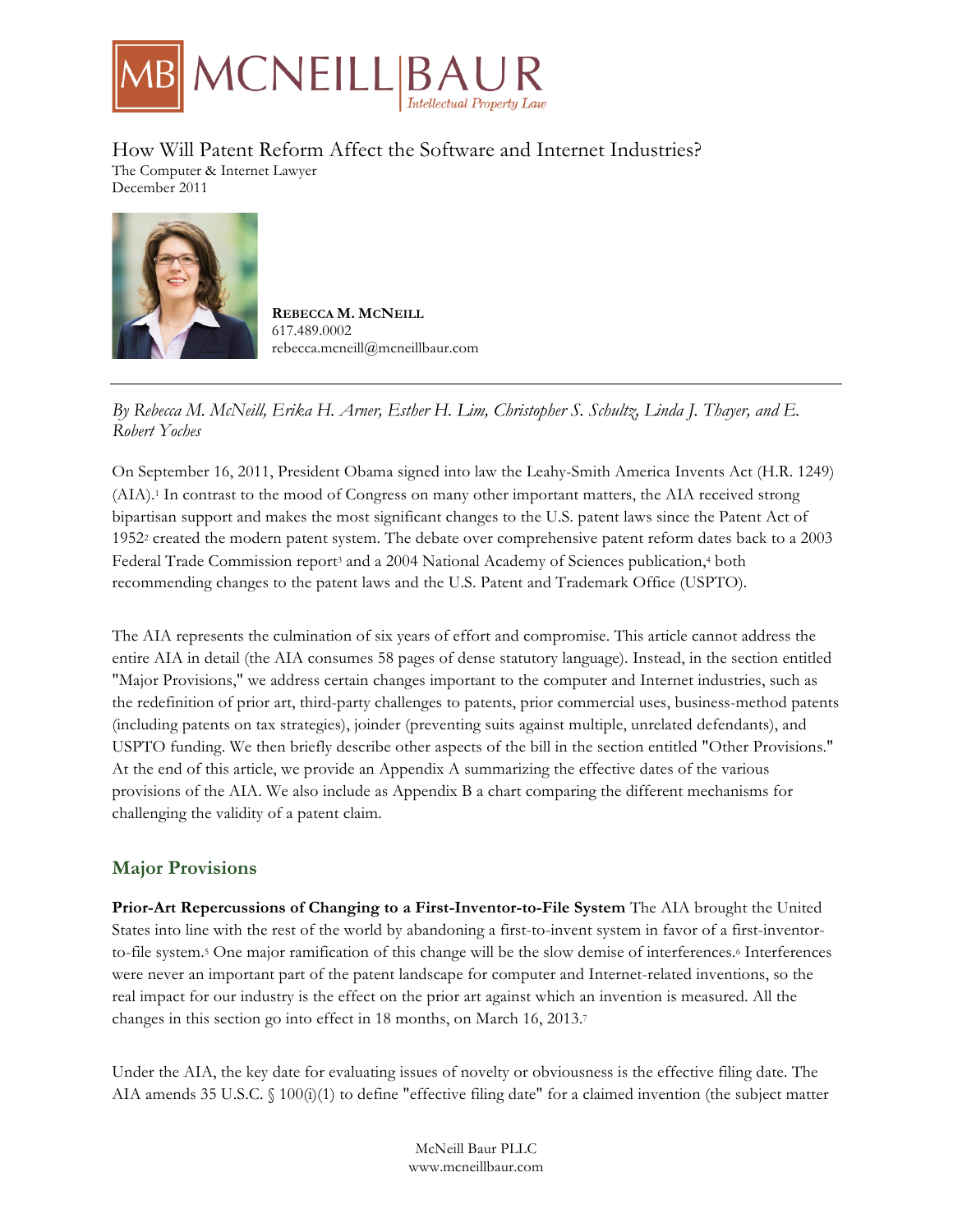of a claim) as the earliest priority date for the claim or the actual filing date if there is no priority claim to an earlier application.8 Priority dates can come from either corresponding applications filed in another country or parent applications filed in the United States (35 U.S.C. §§119-121 or 365).9

Before the AIA, 35 U.S.C. § 102 defined a host of different forms of prior art, some related to the filing date and some related to a date of invention. The AIA replaced § 102 entirely, so it now identifies only two categories of prior art. Section 102(a)(1) includes any "printed publication, public use, sale, or other material available to the public" anywhere in the world dated before the effective filing date of the claim in question.10 Section 102(a)(2) includes U.S. patents or applications that have (1) issued, been published, or been deemed to have been published; (2) at least one inventor different from the inventors of the claim in question; and (3) an effective filing date before that of the claim in question.11 Section 102(d) defines the effective filing date of a patent or application for  $\{(102(a)/2)\}$  as the earlier of (1) the actual filing date of the patent or (2) the filing date of a prior application that meets the requirements of 35 U.S.C.  $\%$  119-121 or 365.<sup>12</sup>

The new  $\{(102)(b)\}$  defines two kinds of exceptions from the prior art in  $\{(102)(a)\}$ , both of which involve disclosures by a claim's inventive entity (sole or joint inventor) or by an obtainer (someone who obtained the disclosed subject matter disclosed directly or indirectly from the inventive entity).13 Section 102(b)(1) removes from the prior art in  $\S$  102(a)(1) disclosures by the inventive entity or an obtainer within the year preceding a claim's effective filing date.<sup>14</sup> Section 102(b)(2) removes from the prior-art applications or patents in  $\mathcal{S}$ 102(a)(2) any disclosures with subject matter that was (1) obtained from the inventive entity or an obtainer; (2) publicly disclosed by an inventive entity or an obtainer; or (3) commonly owned or subject to an agreement to assign by the owner of the claimed invention.<sup>15</sup> Section 102(c) explains that common ownership occurs when (1) the subject matter was developed (not defined) and the claimed invention was made (not defined) by or on behalf of parties to a joint research agreement in effect on or before the claimed invention's effective filing date; (2) the claimed invention resulted from activities within the scope of the joint research agreement; and (3) the patent application identifies the parties to the joint research agreement.16

The AIA also changed 35 U.S.C. § 103 to move the date on which to gauge the obviousness of an invention from "the time the invention was made" to "before the effective filing date of the claimed invention."17

**Pre-Grant and Post-Grant Patent Reviews** The AIA created two new procedures for challenging patents and strengthened an existing mechanism, perhaps moving the center of validity challenges from the courts to the USPTO. To help address the onslaught, the AIA also repackages and renames the Board of Patent Appeals and Interferences as the Patent Trial and Appeal Board (PTAB), which will now render the primary decisions in appeals, reexaminations, and the new proceedings.18 Another procedure, supplemental examination, assists patent owners.

These new procedures become effective September 16, 2012.19 Although the AIA expands the number and type of tools for patent challengers, each has a different window of opportunity and different features, and some even offer an opportunity for discovery. Attorneys will need to decide which procedures to use to attack the validity of patents. As an aid, we include as Appendix B a chart comparing the different mechanisms for challenging the validity of a patent claim in the USPTO, including the *ex parte* reexamination, which the AIA did not change.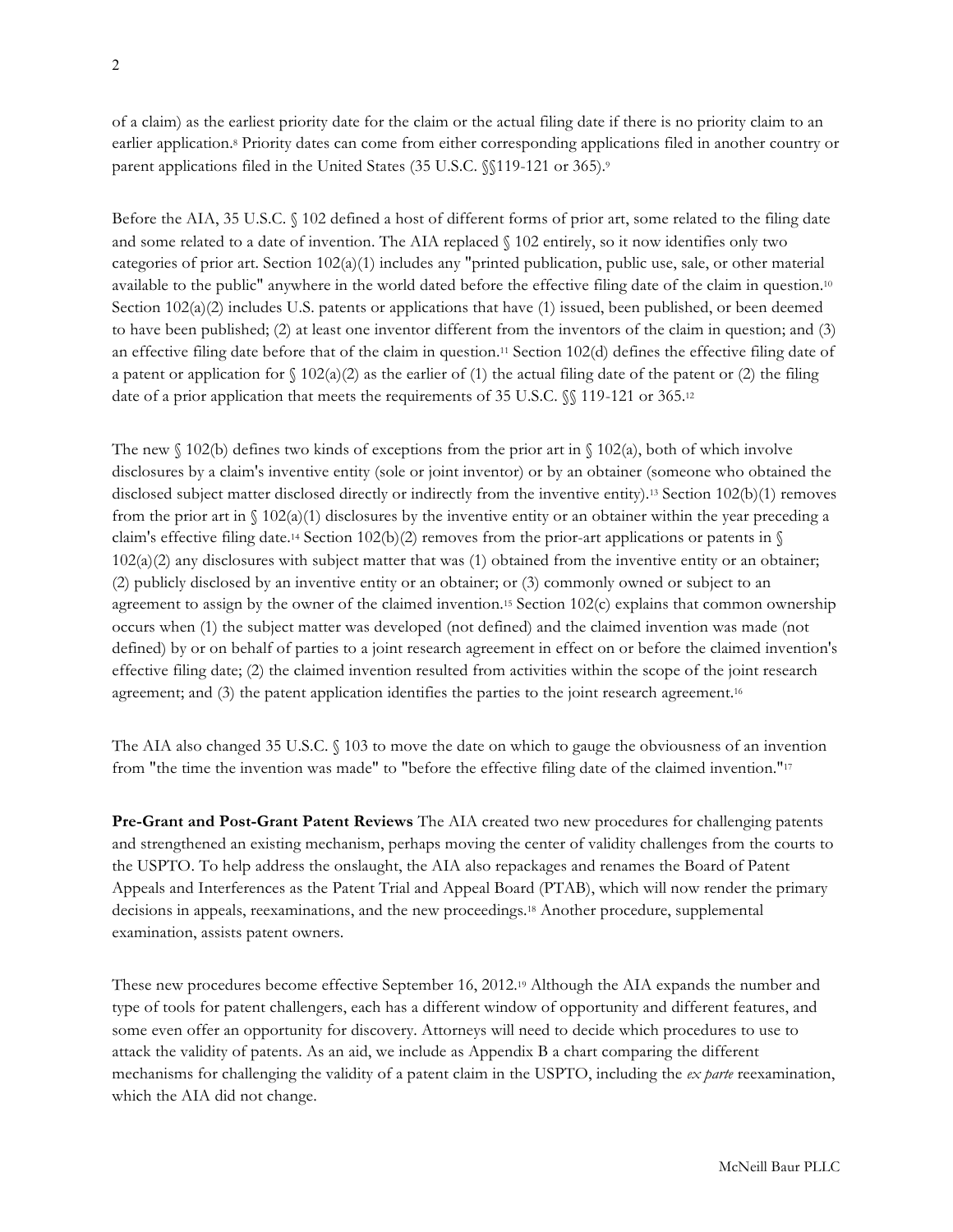**Preissuance Submissions** The AIA revises the current procedure under 37 C.F.R. § 1.99 for submitting prior art by third parties during prosecution of the patent.20 This provision will go into effect on September 16, 2012. Before the AIA, a third-party challenger could submit no more than 10 references to the USPTO for each application and could not submit any arguments or explanation of the references.21 This made preissuance submission an unattractive option. The AIA does not limit the number of references in a preissuance submission and requires the challenger to accompany each reference with a concise description of its relevance.22 As long as the USPTO has not issued a notice of allowance, a challenger may use this procedure up to six months after the application's publication or the first office action, whichever is later.23 In addition, challengers may raise any ground of patentability, such as enablement, written description, or definiteness, if they identify a document relevant to those requirements.24

One disadvantage of this mechanism is that a challenger has no recourse if the USPTO does not appreciate the importance of a reference. As a result, a patent may issue indicating that the USPTO considered the reference, which makes it more diffi cult to challenge the patent later using that reference. On the other hand, this mechanism has several advantages. First, a challenger can present relevance arguments, similar to *ex parte*  reexaminations; second, the cost is low; and third, the challenger can remain anonymous.

**Post-Grant Review** The AIA added a completely new weapon for patent challengers in the form of a procedure for post-grant review (PGR).25 The PGR, which the PTAB decides, will allow challenges to a patent based on any ground of invalidity, including challenges to utility, patent eligibility, enablement, written description, and definiteness.26 The AIA requires the USPTO to issue regulations governing the PGR by September 16, 2012.

Significant restrictions will delay the effect of the PGR. First, the new PGR procedures apply only to patents on applications filed on or after March 16, 2013 that contain a claim that has an effective filing date on or after that date27—patents that will normally not issue for several years. Second, the AIA allows the USPTO to limit the number of PGRs instituted during the first four years after the PGR rules go into effect, possibly to give the USPTO time to adjust.28 Third, the AIA requires the USPTO to implement a "transitional program" for the PGR of business-method patents in litigation, even though they were filed under the previous law.

A challenger must file a PGR petition within nine months after the USPTO grants the patent or reissue patent.29 The USPTO must grant the PGR petition if it finds that the claims are more likely than not unpatentable or if the challenge raises a novel or unsettled legal question of importance to other patents.30 Setting a low threshold for PGRs may encourage earlier challenges to patents.

The PGR procedure will resemble the current reexamination process in that the PGR petition must identify each claim being challenged and the grounds for challenge, including affidavits and declarations.31 Unlike the current *ex parte* reexamination process, where the patent owners may file a statement only after the USPTO grants the petition for reexamination, in the PGR the patent owner can file a preliminary response to the petition before initiation within a time frame that the USPTO Director shall set.32 The USPTO will determine whether to initiate PGR in the three-month period after receiving the patent owner's comments or after the last date for such a response if the patent owner files no comments.<sup>33</sup>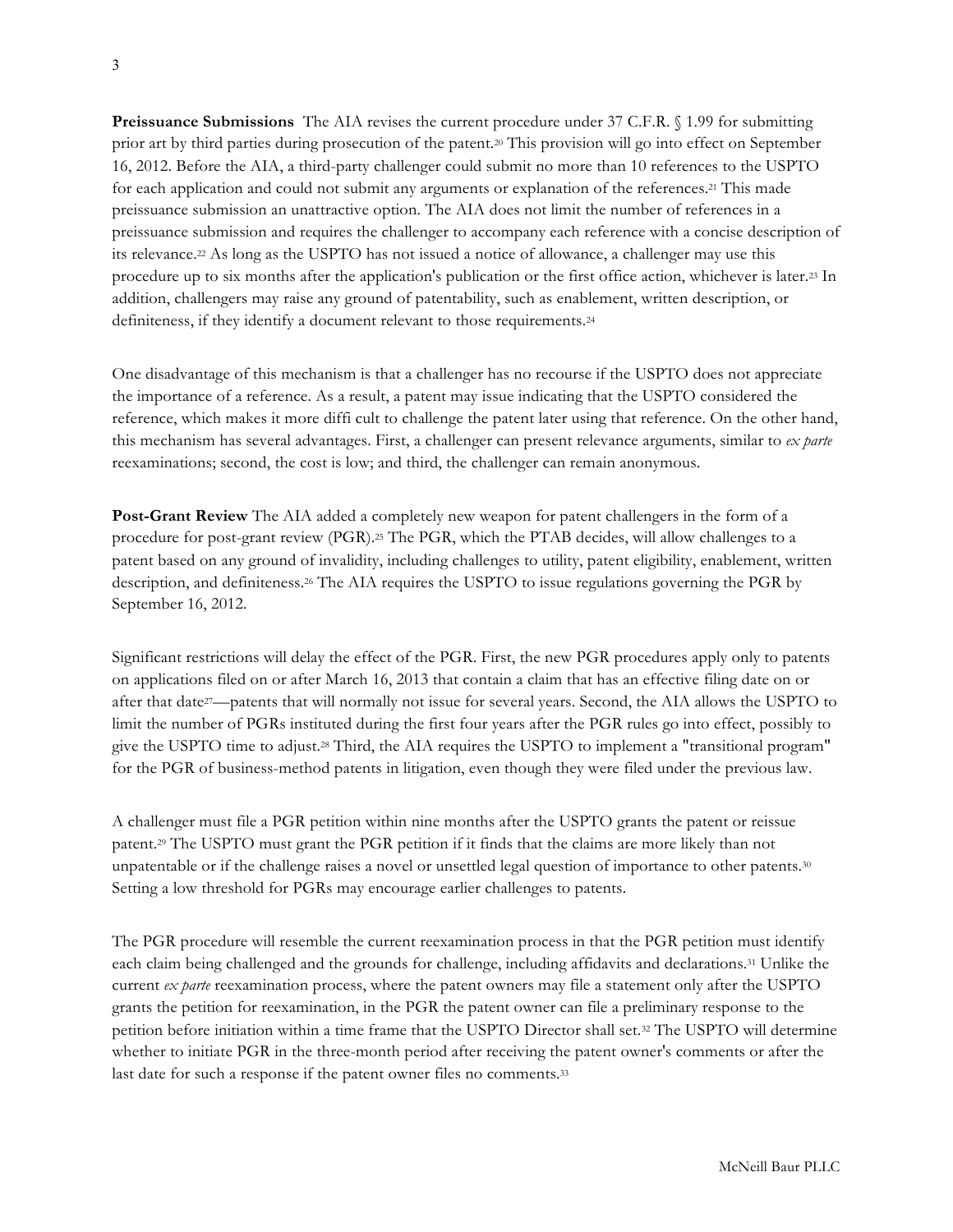In determining whether to grant a petition, the USPTO may take into account whether it considered the same arguments or references during prosecution.34 The challenger, who cannot be anonymous,35 may not appeal the USPTO decision denying the grant,36 and the USPTO's decision on the grant must be in writing and publicly available.37 As with current reexaminations, the USPTO may consolidate petitions for PGR or reject later-filed requests.38

During PGR, the patent owner may amend the patent once as a matter of right by canceling the challenged claims or proposing a "reasonable number" of substitute claims that do not enlarge the scope of the claims or introduce new matter.39 The PTAB can allow motions to amend "upon good cause."40

The AIA also requires the USPTO to allow discovery during PGR, but the scope and procedures for conducting discovery are not yet known.41 The AIA provides only that the USPTO must limit discovery to "evidence directly related to factual assertions advanced by either party," develop guidelines for a protective order governing exchange of documents, and prescribe sanctions for abuse of discovery.42

A challenger cannot petition for a PGR after filing a civil action challenging validity; any civil suit alleging invalidity filed after requesting PGR will be stayed.43 If the patent owner files a suit alleging infringement against the petitioner, however, the defendant may counterclaim for invalidity even if it previously initiated PGR.44 Further, courts cannot stay a patent-infringement action filed within three months of grant of the patent simply because of the filing or institution of a PGR petition.45

The PTAB's final determination of validity on any claim bars the challenger from attacking that claim again either before the USPTO or in the courts on any ground that the challenger "raised or reasonably could have raised" during PGR.46 Furthermore, once a PGR is commenced, the proceeding may result in a final determination even if the parties settle.47 Parties may avoid any estoppels, however, by withdrawing before the Office has decided the merits of the proceeding.48

*Inter Partes* **Review** Effective September 16, 2012, the AIA replaces the current *inter partes* reexamination procedure with an *inter partes* review (IPR) procedure.49 Pending *inter partes* reexaminations, however, will continue under the old rules.50

A challenger can request an IPR only after the period for PGR elapses or a prior PGR terminates.51 Similar to a PGR, a challenger cannot initiate both a civil action and IPR but may request IPR while counterclaiming within one year after service of the complaint.52 Similar to the existing *inter partes* reexaminations, IPR can consider only patents and printed publications.53

The AIA sets the threshold for granting IPR at a showing of a "reasonable likelihood that the petitioner would prevail" on at least one of the claims challenged.54 This change became effective immediately for requests for *inter partes* reexamination filed on or after September 16, 2011.55

IPR procedures resemble PGR procedures in that (1) petitions will require the same content, (2) the patentee will have an opportunity to respond, (3) the USPTO will have to decide whether to grant the petition within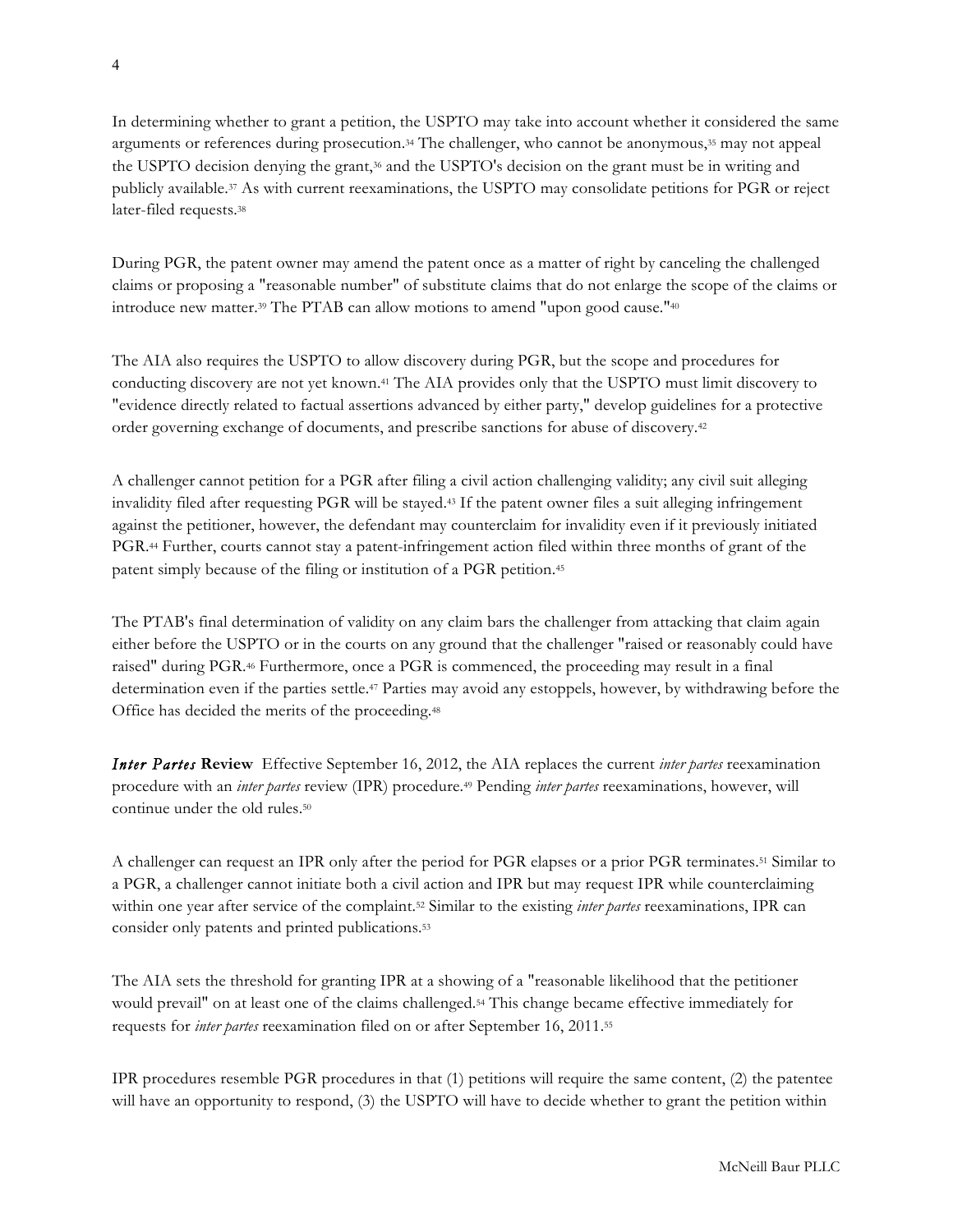three months after the response or the expiration of the response period, (4) a challenger cannot appeal a denial of the petition to initiate but may appeal from the final decision itself, (5) the challenger cannot be anonymous, and (6) the challenger cannot petition for IPR after filing a civil action challenging validity but may after counterclaiming for invalidity.56 In addition, discovery is available but limited to depositions of fact and expert witnesses providing declarations and "what is otherwise necessary in the interest of justice."57

The new IPR procedure has several advantages over the current *inter partes* examination process. First, IPR will not be restricted to patents granted after November 29, 1999, making this a new option for older patents.58 Second, IPR under the new rules is expected to take less than two years, making it significantly faster than the more than three-year current average.59 Those eager to test the new IPR procedures should file their requests as soon as possible after the new rules go into effect, as the AIA allows the USPTO to cap the number of IPRs granted during each of the first four fiscal years after institution at 281, far less than the number of *inter partes* reexamination requests expected in this fiscal year (about 400).<sup>60</sup> Few parties currently in litigation can use the IPR because the AIA bars use of IPR more than one year after a complaint is filed.<sup>61</sup>

**Supplemental Examinations** In a new procedure, "supplemental examination," which becomes available on September 16, 2012, for any patent, $\mathcal{P}$  the AIA provides patent owners an opportunity to correct prosecution mistakes or omissions in granting a patent to avoid unenforceability holdings. Specifically, section 12 of the AIA permits a patent owner to request supplemental examination in the USPTO "to consider, reconsider, or correct information believed to be relevant to the patent" under 35 U.S.C. § 257.63 Within three months of the request, the USPTO will issue a certificate indicating whether the request raises "a substantial new question of patentability."64

If the request is granted, a reexamination will be conducted according to procedures for an *ex parte*  reexamination, and the patent owner will not have the right to file a statement.65 During the reexamination, the USPTO "shall address each substantial new question of patentability identified during the supplemental examination."66 Unlike a reexamination, however, supplemental examination is not limited to patents or printed publications. The broad reference to "information" appears to invite submission of any document or information, including prior art, data, related case information, foreign prosecution, inconsistent arguments, and related litigations.

The key portion of this section provides that "[a] patent shall not be held unenforceable on the basis of conduct relating to information that had not been considered, was inadequately considered, or was incorrect in a prior examination of the patent if the information was considered, reconsidered, or corrected during a supplemental examination."<sup>67</sup>

Supplemental examination does not apply to allegations raised in a district court action<sup>68</sup> or to issues raised in International Trade Commission actions, unless the reexamination pursuant to the supplemental examination concludes before the filing of the action.69 If the USPTO becomes aware that a "material fraud" may have been committed in connection with the patent under supplemental examination, however, the USPTO may cancel any claims found to be invalid and "shall also refer the matter to the Attorney General."70 The provision does not define "material fraud" or how the investigation would be conducted.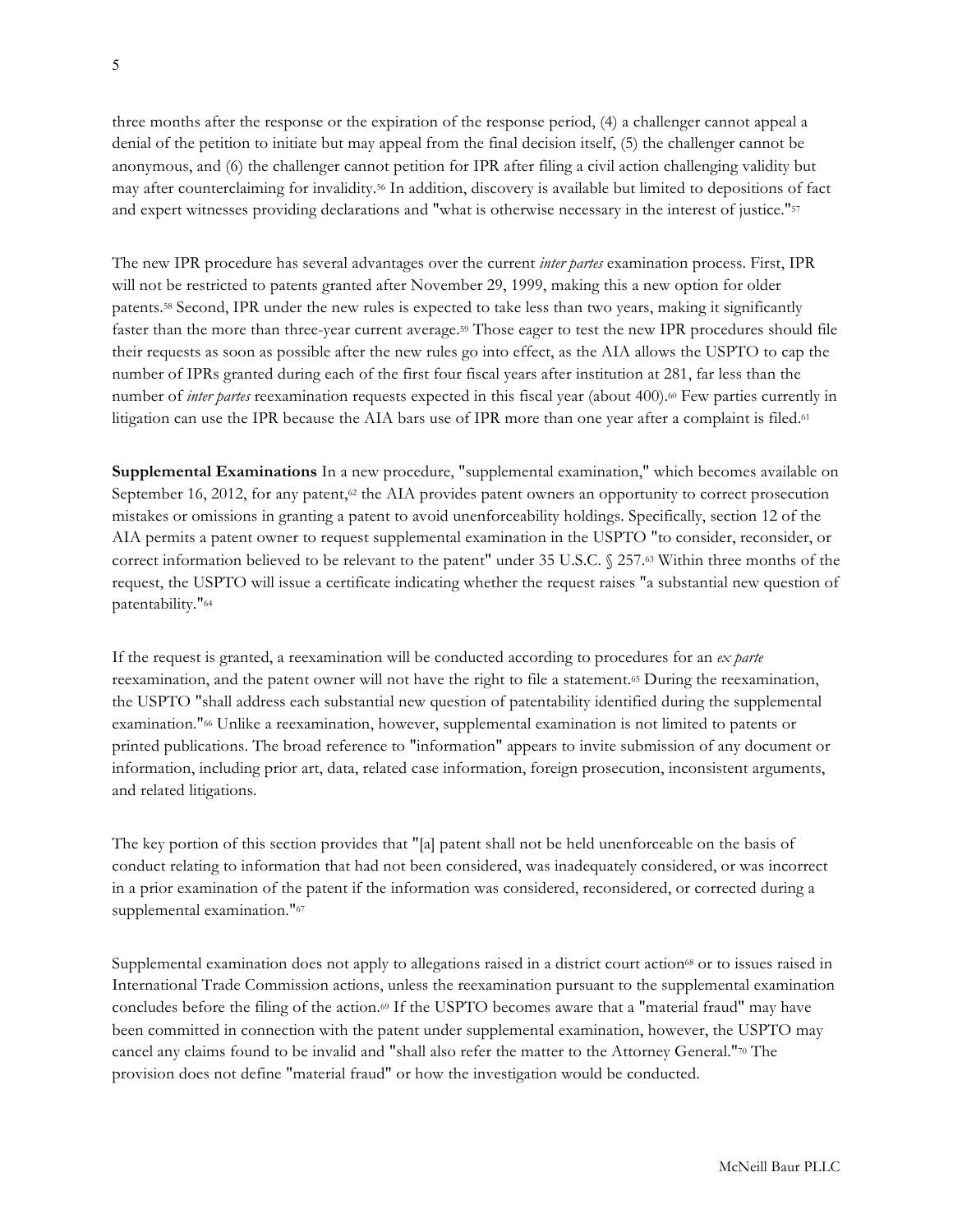Supplemental examination presents both opportunity and risk for computer and Internet companies. Patent owners can now "purge" activities that might constitute inequitable conduct, which the statute did not previously sanction, through either reissue or reexamination. Thus, supplemental examination may provide a useful tool to correct errors or omissions uncovered during due diligence, clearance, or prelitigation analysis that could provide a basis for future allegations of inequitable conduct.

This new mechanism, however, may highlight potential weaknesses in a patent, and accused infringers can challenge acts or omissions during the supplemental examination itself as additional basis for inequitable conduct. Thus, rather than exposing the patent to double scrutiny—once at the USPTO and then later in court—it might be better to limit exposure to litigation where inequitable conduct holdings are reserved for situations in which the patent would not have issued "but for" the omission or misrepresentation of relevant information.71

**Prior Commercial-Use Defense** Before the AIA, the patent statute, in 35 U.S.C. § 273, provided a commercial-use defense: good-faith activities by a party who reduced the subject matter of a business-method patent to practice at least one year before the effective filing date of a patent, and commercially used the subject matter before the effective filing date of such patent, had a defense to infringing that patent.<sup>72</sup> As of September 16, 2011, the AIA expanded these "prioruser" rights to any "subject matter consisting of a process, or consisting of a machine, manufacture, or composition of matter used in a manufacturing or other commercial process"73 for any patent issued on or after that date.74

Now, any commercial use—whether an internal commercial use or an arm's length sale or commercial transfer of a useful end result—that occurred at least one year before the effective filing date of the patent or the inventor's public disclosure of the invention is entitled to a prior-user-right defense to infringement.75 This defense does not extend, however, to a prior use derived from the patentee.76

This provision covers a nonprofit laboratory or entity, "such as a university or hospital, for which the public is the intended beneficiary" but only for "continued and noncommercial use by and in the laboratory or other nonprofit entity."77 The "university exception," however, precludes asserting this defense against a universityowned patent.78

A sale by the protected prior user exhausts the patent owner's rights, which protects all downstream customers from that sale.79 The defense is personal. It cannot be licensed, assigned, or transferred to another except as a good-faith transfer of an entire line of business.80 Moreover, the defense is not a general license to all claims but extends only to the specific subject matter in the prior commercial use.81

An unreasonable assertion of the defense of prior commercial use can be a basis for finding a case exceptional for awarding attorney fees under 35 U.S.C. § 285.82 In addition, raising this defense does not affect validity under § 102 or § 103.83

**Business-Method Patents and Patents on Tax Strategies** Two provisions of the AIA introduce new limitations on obtaining and enforcing patents on business methods. Although these provisions do not alter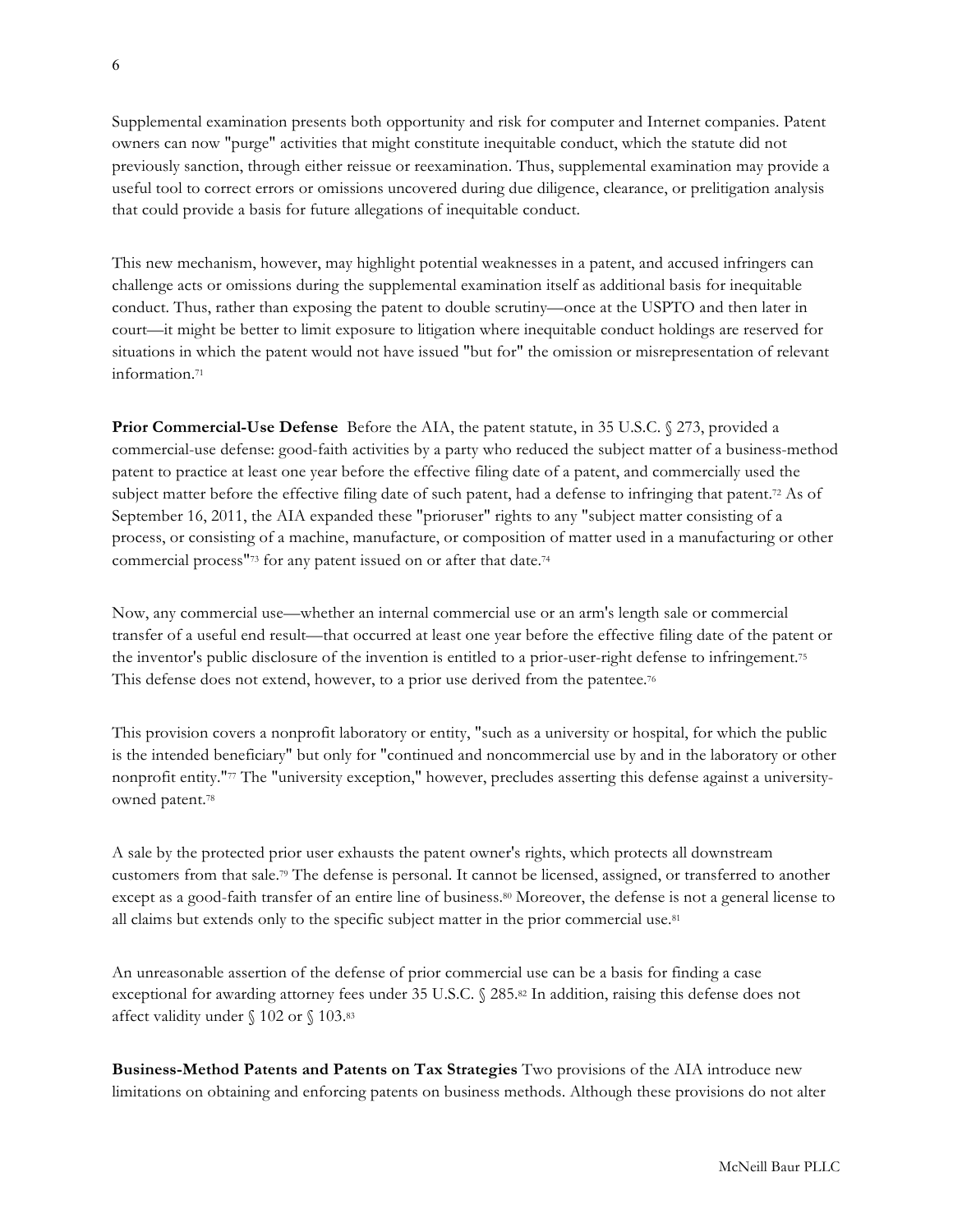the definition of the types of inventions eligible for patents, they effectively prevent certain patents that might have issued and been in force before the AIA.

**Challenging Business-Method Patents** Section 18 of the AIA, scheduled to take effect September 16, 2012, and expire in eight years,84 will make it easier to invalidate business-method patents related to financial services and products. Under this section, a party accused of infringing a "covered business-method patent" can initiate a special review proceeding at the USPTO and ask the court to stay the patent-infringement litigation during this review.85 A "covered business-method patent" includes claims for methods and machines for "performing data processing or other operations used in the practice, administration, or management of a financial product or service" but not "technological inventions."86

In the review proceeding, the accused infringer may ask the USPTO to cancel claims on any ground relating to unenforceability or invalidity, such as lack of patentable subject matter, obviousness or anticipation by prior art, or lack of sufficient written description.<sup>87</sup> One area of confusion comes from  $\{(1)(c)\}$  of the AIA, which limits the prior art in a challenge to  $\{(102(a) \text{ prior art according to the law in effect on the day})\}$ before the effective date of the patent in question, or

prior art that—

(I) discloses the invention more than 1 year before the date of the application for patent in the United States; and

(II) would be described by section 102(a) of such title (as in effect on the day before the effective date set forth in section 3(n)(1)) if the disclosure had been made by another before the invention thereof by the applicant for patent.88

The confusion arises because before the AIA, 35 U.S.C.  $\Diamond$  102(a) referred to activities before the invention date, which always involved disclosures "of the invention" by another.

**Tax Strategies** Effective immediately, § 14 of the AIA limits an inventor's ability to patent inventions related to tax strategies. If an invention includes a "strategy for reducing, avoiding, or deferring tax liability," the AIA deems that tax strategy to be in the prior art.89 The novelty-defeating provision, however, does not apply to inventions used solely for preparing tax returns or for financial management.90 Congress availed itself of the opportunity to take a gratuitous swipe at business-method patents by adding § 14(d), entitled "RULE OF CONSTRUCTION," which reads: "Nothing in this section shall be construed to imply that other business methods are patentable or that other business method patents are valid."91

The USPTO recently issued guidelines explaining how patent examiners should apply this new law.92 Those guidelines explain that this section applies to inventions especially suitable for tax-favored structures meeting certain requirements, such as employee-benefit plans or tax-exempt organizations, but not to all softwarerelated inventions involving data related to taxes.93 For example, the USPTO does not believe the AIA would automatically deny a patent to a computer-implemented method for organizing data for tax filing or a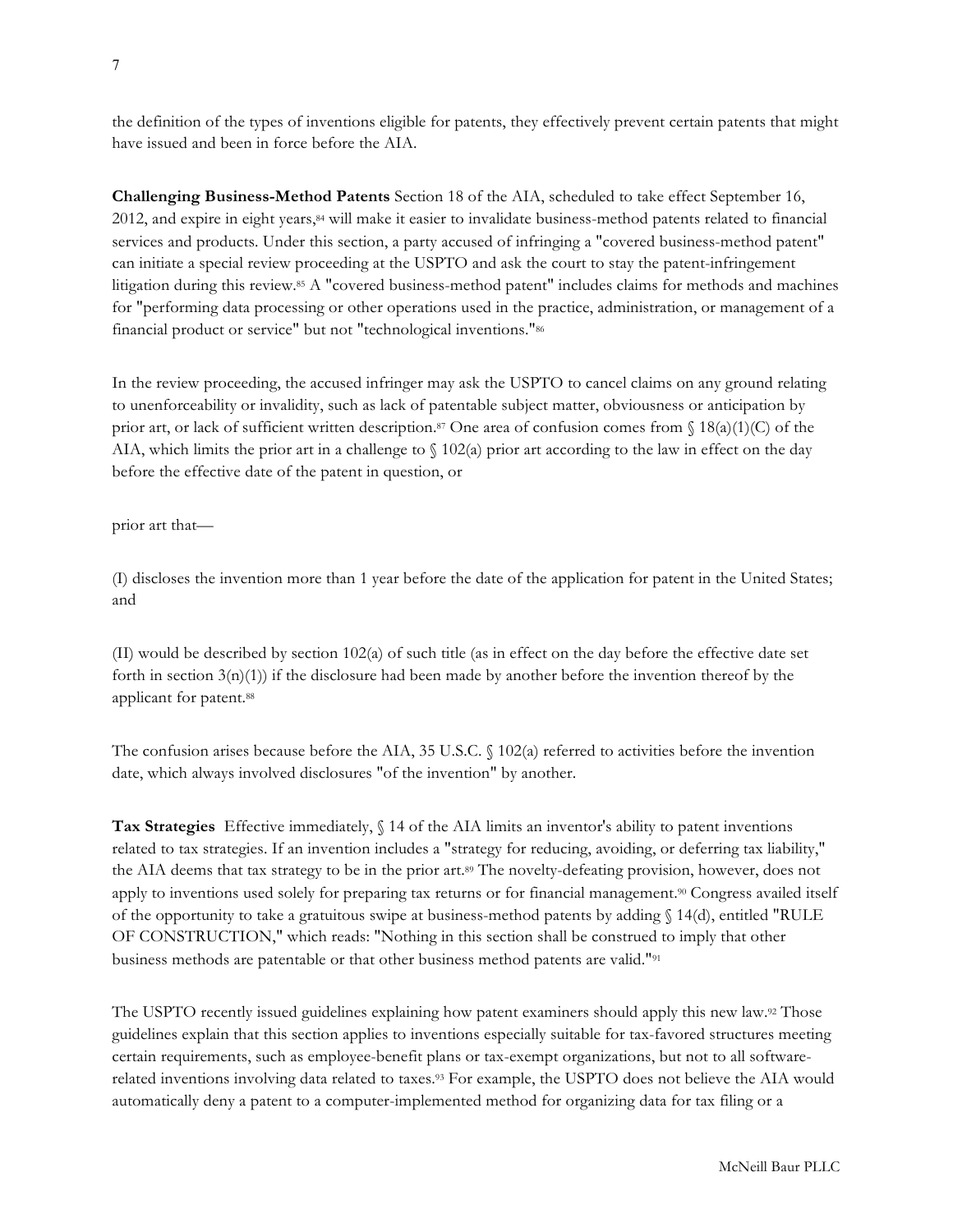software-related invention enabling individuals to file tax returns or manage their finances.<sup>94</sup>

**Joinder of Parties** In an apparent reaction to cases brought by nonpracticing entities, the AIA added 35 U.S.C. § 299, which severely limits the number and types of defendants that a patent owner can join in a single action.<sup>95</sup> The new law, which took effect immediately, allows only the joinder of accused infringers in one action if (1) the alleged right to relief is from joint liability or arises "out of the same transaction, occurrence, or series of transactions or occurrences relating to the making, using, importing into the United States, offering for sale, or selling of the same accused product or process"; and (2) there will be common questions of fact for all defendants, other than that they each allegedly infringe the patent or patents in suit.<sup>96</sup> An accused infringer can waive this provision.<sup>97</sup>

**Fee-Setting Authority and USPTO Funding** The AIA gives the USPTO fee-setting authority.98 The AIA only limits the Director to setting fees to recover for aggregate estimated costs to the USPTO for its processing, activities, services, and materials relating to patents and trademarks.99

Some are concerned that the USPTO could use this fee-setting authority to "encourage" behavior that the USPTO prefers, such as fewer claims, shorter applications, or more expensive continuation practice. The AIA does, however, create a microentity rate (with a fee reduction of 75 percent) that can benefi t start-up companies and certain individual inventors.100

### **Other Provisions**

**Derivation Proceedings** The AIA includes provisions for the PTAB to determine whether the disclosure in an earlier-filed patent or application was "derived" from the inventor of a later-filed application or patent. Derivation occurs when inventors communicate the conception of their invention to others, who claim the invention as their own.101 As in the prior system, the AIA does not recognize one who "derives" an invention from another as an inventor.102

The derivation provisions in the AIA replace the sections of title 35 directed to the disappearing interference proceedings, which were used to determine the first inventor under the first-to-invent system. As in the former interference proceedings, a derivation determination can be pursued in a civil court action (among two or more patentees) or in a USPTO proceeding.103 Any court action must be initiated within one year of the issuance of the first patent claiming the derived invention, while the USPTO proceeding must be initiated within one year of the first publication of a derived claim.<sup>104</sup> The provisions related to derivation proceedings go into effect March 16, 2013.105

**Best Mode** 35 U.S.C. § 112, first paragraph, still requires that the patent specification "shall set forth the best mode contemplated by the inventor or joint inventor of carrying out the invention." The AIA added 35 U.S.C. § 282(3) (A), which provides that failure to comply with the best-mode requirement is no longer a basis to hold a patent claim canceled, invalid, or unenforceable.106 The USPTO recently announced that it will continue to examine applications for compliance with the best-mode requirement107 but acknowledged that "[i]t is extremely rare that a best mode rejection properly would be made in ex parte prosecution."108 The changes to the best-mode requirement took effect on September 16, 2011, and apply to all cases filed on or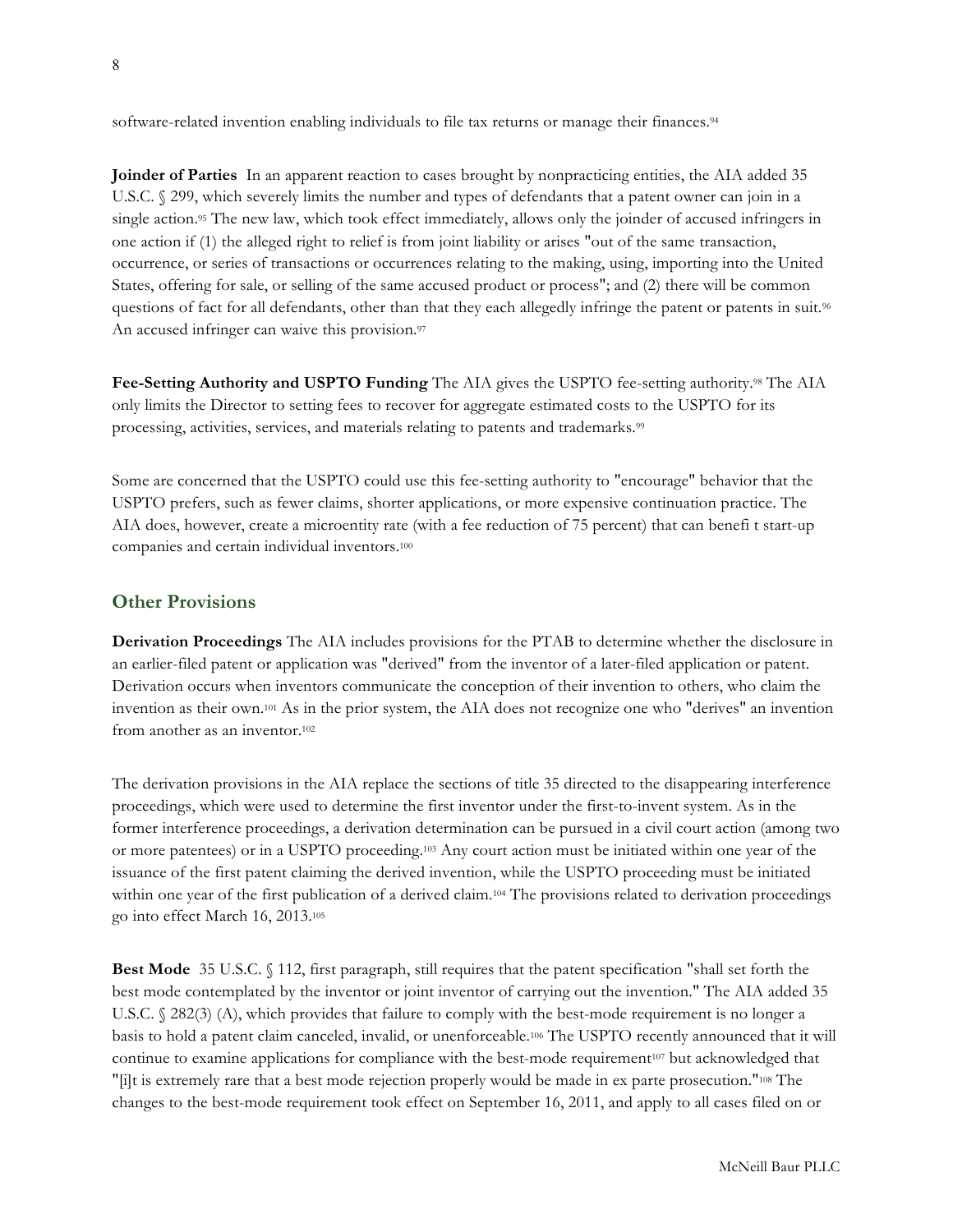after that date.109

**Marking and False Marking** The patent-marking portion of the statute has been amended to address the spate of *qui tam* false-marking cases that have plagued the court system in recent years. Although recent court decisions have greatly diminished the effect of these cases, the AIA virtually eliminates nuisance false-marking cases by (1) eliminating a private right of action for false marking, absent competitive injury, (2) limiting damages in private actions to amounts adequate to compensate for the injury, and (3) eliminating falsemarking cases based on expired patents.<sup>110</sup> The AIA also modified 35 U.S.C.  $\sqrt{}$  287(a) to permit marking products with a reference to a Web site that associates the patented article with patent numbers.111 The changes to the marking statute went into effect on the date of the enactment of the AIA and apply to all pending and later cases.112

**Advice of Counsel** The AIA essentially codifi es existing Federal Circuit law regarding willful infringement113 and adds 35 U.S.C. § 298 to establish that the failure to obtain advice of counsel or present such advice to the court or jury may not be evidence of willful infringement.114 The AIA goes further to provide that these same factors are not evidence of induced infringement,115 which is contrary to Federal Circuit precedent.116 The advice-of-counsel provisions go into effect September 16, 2012.117

**Jurisdiction and Venue** The AIA includes several provisions that address jurisdiction and venue. First, the AIA replaces the U.S. District Court for the District of Columbia with the U.S. District Court for the Eastern District of Virginia for the filing of certain actions and appeals.118 Second, the AIA clarifi es that state courts have no jurisdiction over any claim arising under patents, plant-variety protection, or copyrights.119 The AIA also abrogates the Supreme Court case120 that denied that compulsory patent counterclaims gave the Federal Circuit appellate jurisdiction over a case.121 The changes to jurisdiction and venue went into effect on September 16, 2011, and apply to any case filed on or after that date.<sup>122</sup>

**Other Items** The AIA made it is easier for assignees (and parties to whom the inventor is obligated to assign) to file patent applications without a formal oath from the inventor by amending section 115 of title 35. The AIA amends § 115 to permit the use of a substitute statement in lieu of an inventor's oath.123 It revised § 118 to authorize filing of an application by "a person to whom the inventor has assigned or is under an obligation to assign."124 Changes related to the oath go into effect one year after the enactment of the AIA and apply to any patent application filed on or after the effective date.125

The AIA permits the Director to prioritize "examination of applications for products, processes, or technologies that are important to the national economy or national competitiveness."126 The AIA also requires several studies over the next several years in areas such as the effect of the implementation of the AIA,127 the effect of eliminating the use of invention dates on small businesses,128 genetic testing,129 diversity of applicants,130 international patent protection for small businesses,131 and patent litigation by nonpracticing entities.132

### **Conclusion**

The AIA will signifi cantly aff ect all patent issues, but especially business-method patents, lawsuits by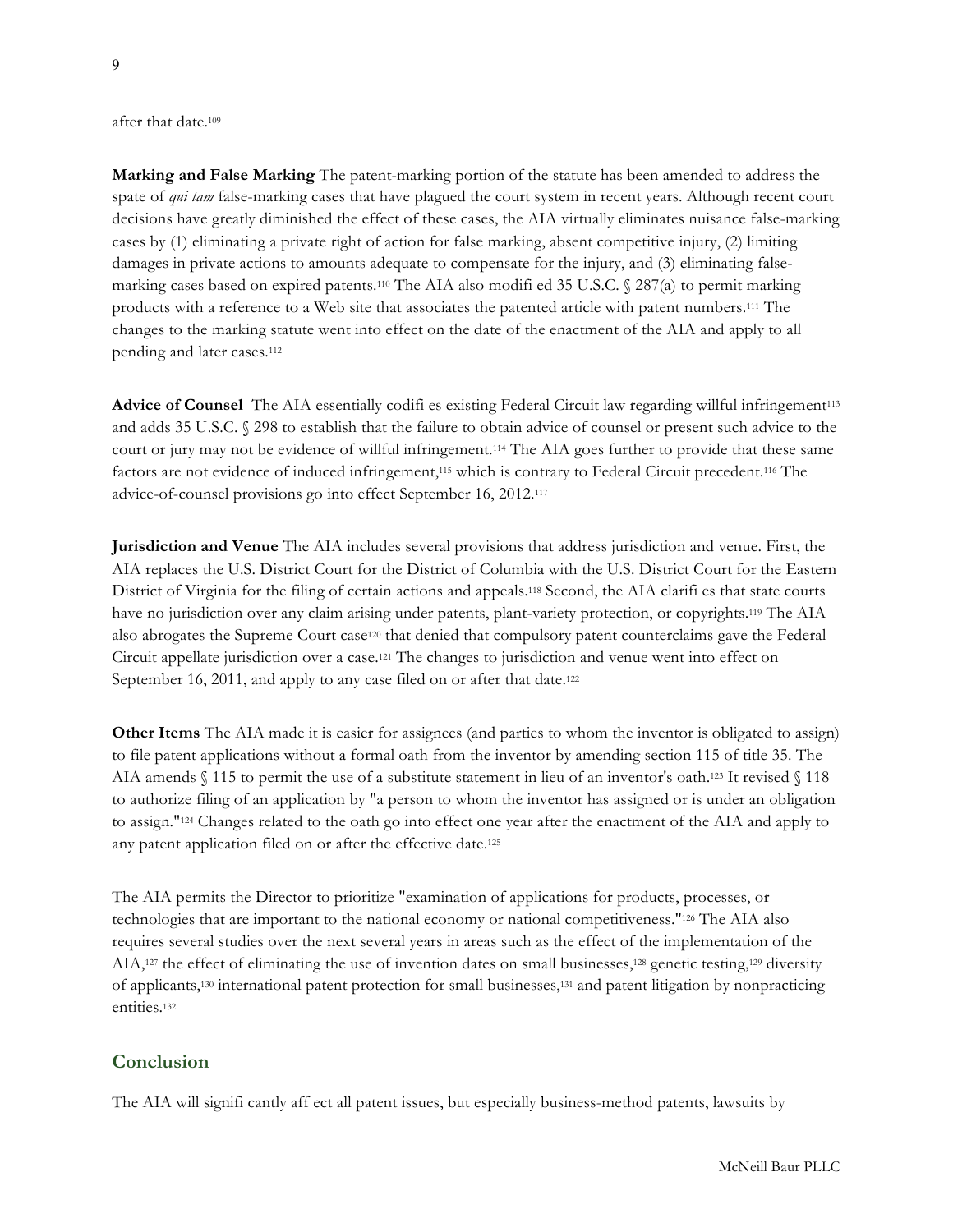nonpracticing entities, and patents in which the USPTO may not have had certain relevant prior art during prosecution (such as those involving software). As this new law takes effect, practitioners and industry will experience a series of disruptions. To avoid harm from those disruptions, all interested parties must monitor the actions of the courts and the USPTO closely over the next few years.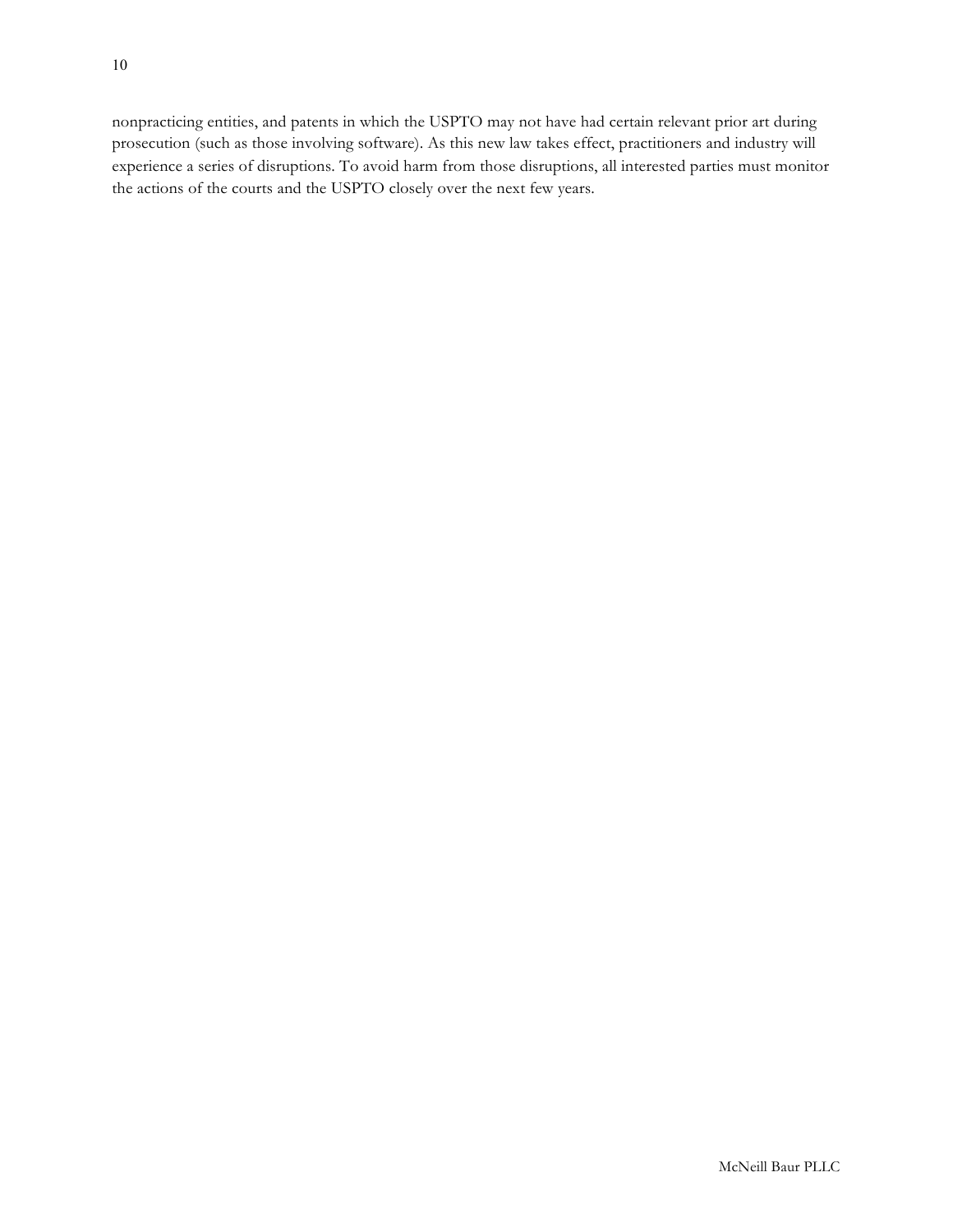**Appendix A - America Invents Act Effective Dates**

| Effective date of provisions is one year from enactment unless otherwise provided (Sec. 35)                                                         |                                                                                                                                                                                                                                                                                                               |                                                |                                                       |  |  |  |  |
|-----------------------------------------------------------------------------------------------------------------------------------------------------|---------------------------------------------------------------------------------------------------------------------------------------------------------------------------------------------------------------------------------------------------------------------------------------------------------------|------------------------------------------------|-------------------------------------------------------|--|--|--|--|
|                                                                                                                                                     |                                                                                                                                                                                                                                                                                                               |                                                |                                                       |  |  |  |  |
|                                                                                                                                                     |                                                                                                                                                                                                                                                                                                               |                                                |                                                       |  |  |  |  |
| Not "otherwise provided": advice of counsel (Sec. 17), travel expenses (Sec. 21), satellite offices Sec. 23/24), priority examination for important |                                                                                                                                                                                                                                                                                                               |                                                |                                                       |  |  |  |  |
|                                                                                                                                                     | technologies (Sec. 25), Study on implementation (Sec. 26), Study on genetic testing (Sec. 27), Patent Ombudsman (Sec. 28), Study diversity of patent<br>applicants (Sec. 29), Sense of Congress (Sec. 30), Study international patent protections for small businesses (Sec. 31), Budgetary effects (Sec. 36) |                                                |                                                       |  |  |  |  |
| <b>Effective Date: October 1, 2011</b>                                                                                                              |                                                                                                                                                                                                                                                                                                               |                                                |                                                       |  |  |  |  |
|                                                                                                                                                     |                                                                                                                                                                                                                                                                                                               |                                                |                                                       |  |  |  |  |
| USPTO Funding (Sec. 22)                                                                                                                             |                                                                                                                                                                                                                                                                                                               |                                                |                                                       |  |  |  |  |
| Effective Date: Immediate upon enactment: scheduled to be September 16, 2011                                                                        |                                                                                                                                                                                                                                                                                                               |                                                |                                                       |  |  |  |  |
| Best mode (Sec. 15)                                                                                                                                 | Defense of Prior Commercial Use (Sec. 5)                                                                                                                                                                                                                                                                      | Venue (Sec. 9)                                 | Appeals from Board to CAFC (Sec. 7(e))                |  |  |  |  |
| Marking (Sec. 16)                                                                                                                                   | Micro-entity                                                                                                                                                                                                                                                                                                  | Fees for Patent Services                       | Jurisdiction, incl. joinder (Sec. 19)                 |  |  |  |  |
|                                                                                                                                                     |                                                                                                                                                                                                                                                                                                               | (Sec. 11)                                      |                                                       |  |  |  |  |
| Funding agreements (Sec.                                                                                                                            | Amendment to §306 (changing 145 to 144)                                                                                                                                                                                                                                                                       | <b>USPTO</b> Fee Setting                       | Limitation on issuance of human                       |  |  |  |  |
| 13)                                                                                                                                                 |                                                                                                                                                                                                                                                                                                               | Authority (Sec. 10) (7-<br>year sunset clause) | organism patents (Sec. 33)                            |  |  |  |  |
| Tax Strategies (Sec. 14)                                                                                                                            | Pro bono program (Sec. 32)                                                                                                                                                                                                                                                                                    | Patent term extension                          | Standard for inter partes reexam changes              |  |  |  |  |
|                                                                                                                                                     |                                                                                                                                                                                                                                                                                                               | (Sec. 37)                                      | from SNQP to "reasonable likelihood" of<br>prevailing |  |  |  |  |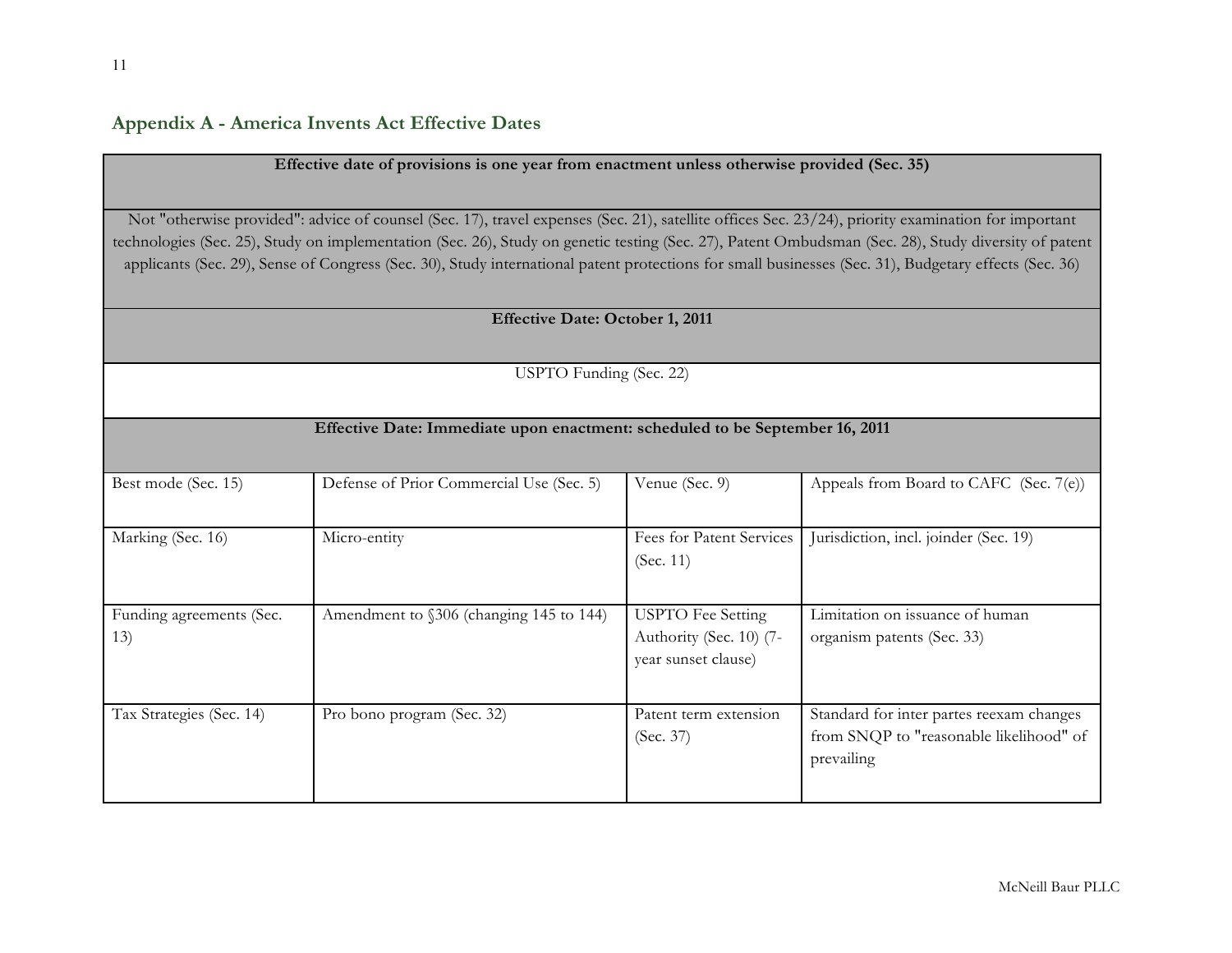| Effective Date: 10 days after enactment: September 26, 2011                                                                        | Effective 60 days after enactment: November 16, 2011                                                 |  |  |  |  |  |
|------------------------------------------------------------------------------------------------------------------------------------|------------------------------------------------------------------------------------------------------|--|--|--|--|--|
|                                                                                                                                    |                                                                                                      |  |  |  |  |  |
| Prioritized examination fee and surcharge (Sec. 11(h) and (i))                                                                     | Fee for paper filing (Sec. 10(h))                                                                    |  |  |  |  |  |
| Effective Date: 1 year from enactment: Effective September 16, 2012                                                                |                                                                                                      |  |  |  |  |  |
| Inventor's oath, changes to § 112 (joint inventor) (Sec. 4)                                                                        | Preissuance submission by 3rd parties (Sec. 8)                                                       |  |  |  |  |  |
| Post-Grant Review and IPR (Sec. 6, except for amendment to § 306                                                                   | Patent Trial and Appeal Board (Sec. 7), except jurisdiction over                                     |  |  |  |  |  |
| (changing 145 to 144), which takes effect on the date of the<br>enactment)(gradual implementation over 4 years).                   | appeals of reexam decisions to CAFC take effect upon enactment                                       |  |  |  |  |  |
| Business-method patents (Sec. 18)(8-year sunset clause)                                                                            | Supplemental examination (Sec. 12) (applies to patents filed before,<br>on, or after effective date) |  |  |  |  |  |
| Technical amendments, includes changes to reissue statute (Sec. 20)                                                                | Study of patent litigation (Sec. 34)(DUE 1 year after enactment)                                     |  |  |  |  |  |
| Effective Date: 18 months from enactment: Effective March 16, 2013                                                                 |                                                                                                      |  |  |  |  |  |
| First-inventor-to-file, new \$102, amended \$103, repeal of \$104, derivation, Repeal of Statutory Invention Registration (Sec. 3) |                                                                                                      |  |  |  |  |  |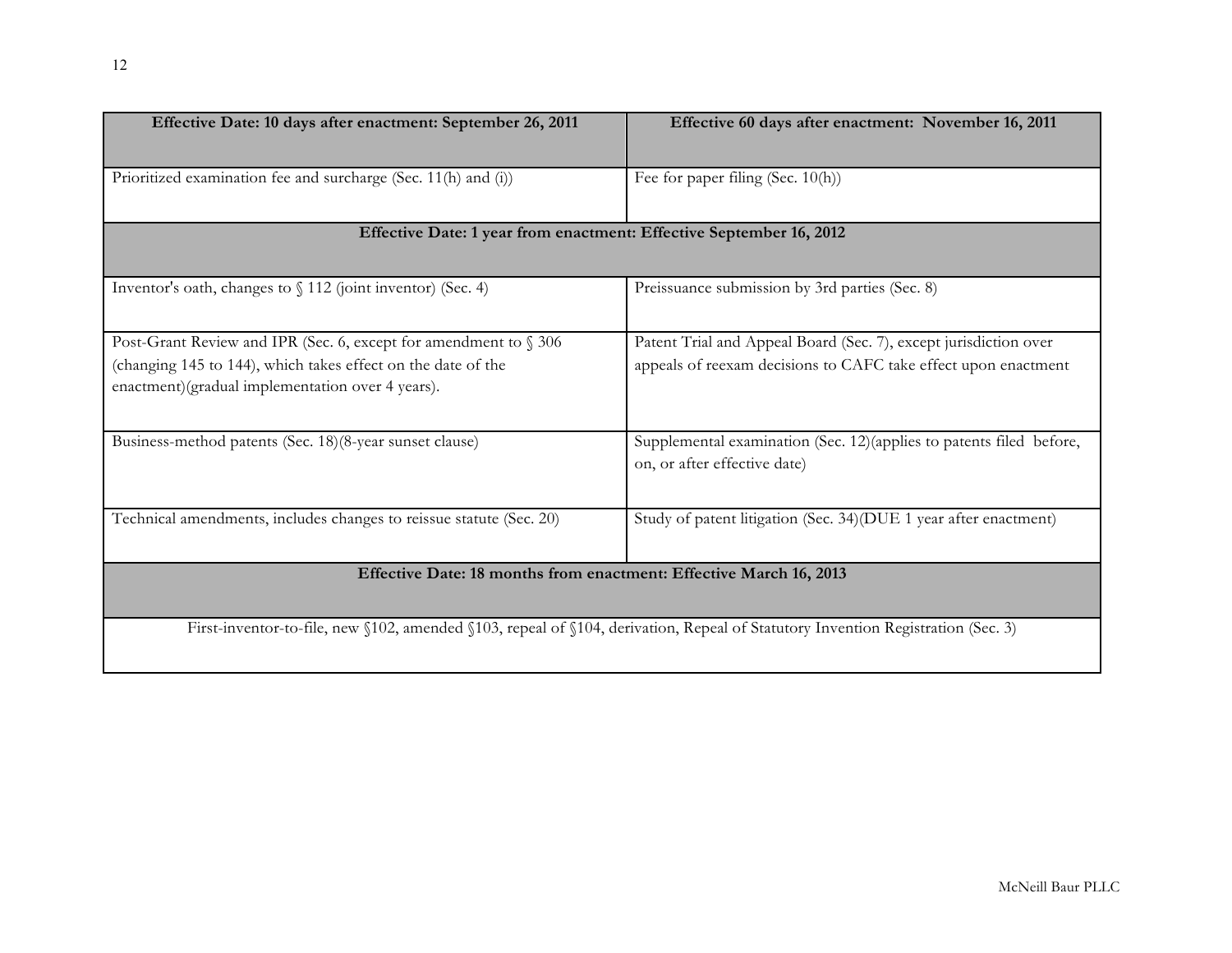|                          | Preissuance<br><b>Submissions</b>   | <b>Ex Parte</b><br>Reexam | <b>Inter Partes</b><br>Reexam                            | <b>Post-Grant Review</b>                                                         | <b>Inter Partes Review</b>                                                       |
|--------------------------|-------------------------------------|---------------------------|----------------------------------------------------------|----------------------------------------------------------------------------------|----------------------------------------------------------------------------------|
| When Can You File?       | Limited time<br>before<br>allowance | After grant               | After grant<br>(until $9/16/12$ )                        | Within 9 months of<br>grant                                                      | After 9 months of grant                                                          |
| <b>Threshold Showing</b> | N/A                                 | <b>SNQ</b>                | Reasonable<br>likelihood of<br>success (since<br>9/16/11 | More likely than not or<br>important novel/<br>unsettled legal question          | Reasonable likelihood of<br>success                                              |
| Anonymity                | Yes                                 | Yes                       | No                                                       | No                                                                               | No                                                                               |
| Estoppel                 | None                                | None                      | Issues raised<br>or could have<br>been raised            | Issues raised or could<br>have been raised:<br>USPTO, district court,<br>and ITC | Issues raised or could<br>have been raised:<br>USPTO, district court,<br>and ITC |
| <b>Before Whom?</b>      | Examiner                            | Central<br>Reexam Unit    | Central<br>Reexam Unit                                   | <b>PTAB</b>                                                                      | <b>PTAB</b>                                                                      |
| Discovery/Evidence?      | N/A                                 | Declaration               | Declaration                                              | Declaration and<br>discovery                                                     | Declaration and<br>discovery                                                     |

**Appendix B - Patent Challenging Tool Comparison**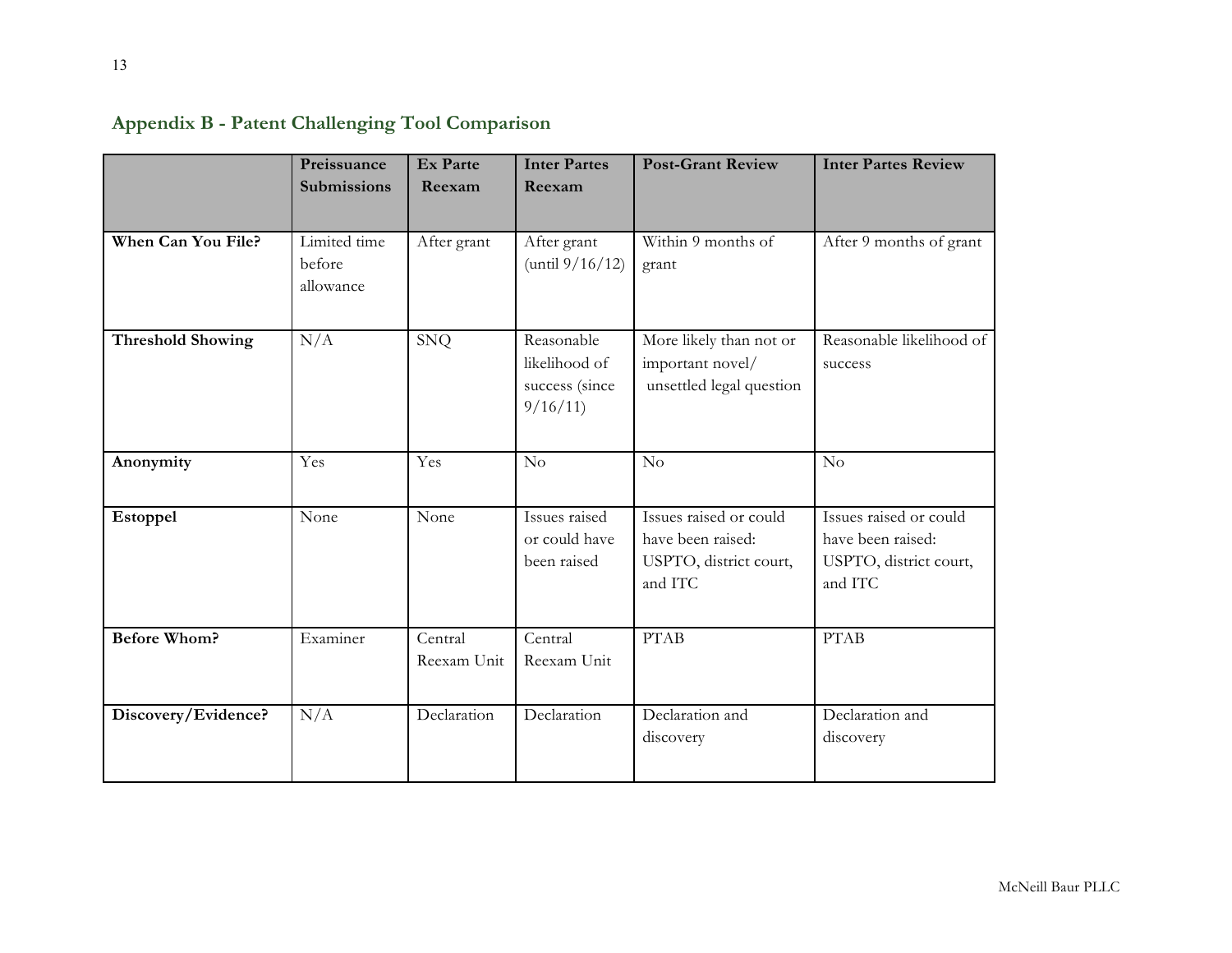|        | Preissuance<br><b>Submissions</b>            | <b>Ex Parte</b><br>Reexam                                       | <b>Inter Partes</b><br>Reexam               | <b>Post-Grant Review</b>                | <b>Inter Partes Review</b>              |
|--------|----------------------------------------------|-----------------------------------------------------------------|---------------------------------------------|-----------------------------------------|-----------------------------------------|
| Speed  | Case<br>dependent                            | $2\frac{1}{2}$ years<br>(average)                               | $3+$ years<br>(average)                     | 1 to $1\frac{1}{2}$ years<br>(expected) | 1 to $1\frac{1}{2}$ years<br>(expected) |
| Appeal | Only patentee<br>can appeal to<br>Board/CAFC | Only<br>patentee can<br>appeal to<br>Board/CAF<br>$\mathcal{C}$ | Both parties<br>can appeal to<br>Board/CAFC | Both parties can appeal<br>to CAFC only | Both parties can appeal<br>to CAFC only |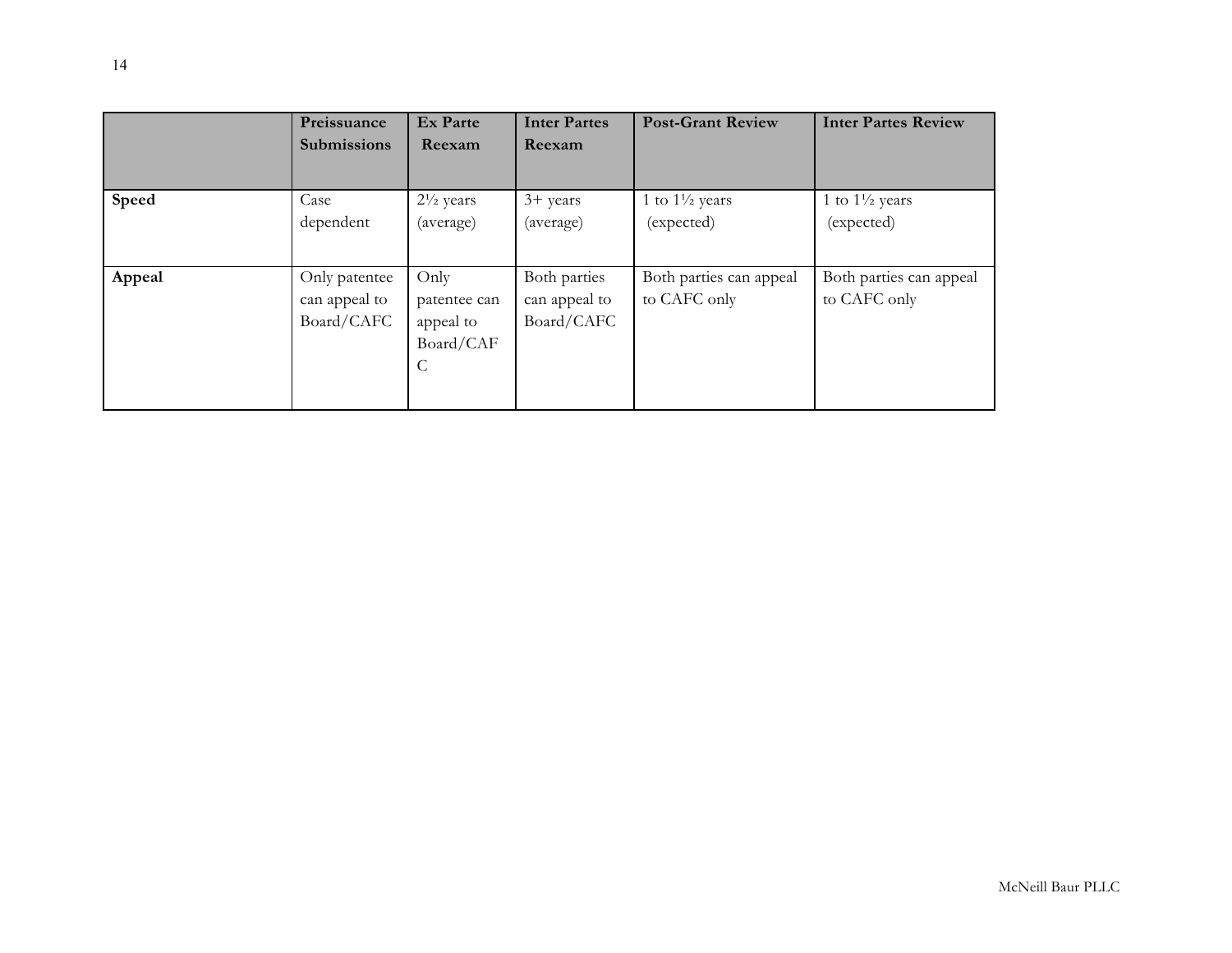### *Endnotes*

<sup>1</sup> Patent Reform Act of 2011, Pub. L. 112-29 , H.R. 1249.

<sup>2</sup> Act of July 19, 1952, ch. 950, 66 Stat. 792, *codified as* Title 35 of the United States Code, titled "Patents."

<sup>3</sup> "To Promote Innovation: The Proper Balance of Competition and Patent Law and Policy/A Report by the Federal Trade Commission," Federal Trade Commission (October 2003). http://www.ftc.gov/os/2003/10/innovationrpt.pdf.

<sup>4</sup> "A Patent System for the 21st Century," Committee on Intellectual Property Rights in the Knowledge-Based Economy (Stephen A. Merrill, Richard C. Levin, and Mark B. Myers, eds., National Research Council, 2004).

<sup>5</sup> Michael F. Martin,"The End of the First-to-Invent Rule: A Concise History of its Origins." 49 IDEA 435, 439-440 (2009). Congress also offered its view that changing to a first-inventor-to-file system improves the United States patent system, and promotes the goals of harmonization, international uniformity, economic growth, creation of jobs, and the protection of small businesses and inventors. AIA, Secs. 3(o), 3(p), 30.

 $6$  AIA, Sec.  $3(j)$ .

<sup>7</sup> *Id*., Sec. 3(n)(1).

<sup>8</sup> *Id*., Sec. 3(a).

<sup>9</sup> *Id*. Sections 119 and 365 (a) and (b) define the earlier foreign applications that afford earlier filing dates for U.S. patents and applications, and Sections 120, 121, and 365(c) defines the earlier U.S. patents or applications (sometimes called parent applications) that afford earlier filing dates for U.S. patents and applications.

<sup>10</sup> *Id*., Sec. 3(b).

<sup>11</sup> *Id*.

<sup>12</sup> *Id*.

<sup>13</sup> "Inventive entity" and "obtainer" are not statutory terms.

<sup>14</sup> AIA, Sec. 3(b).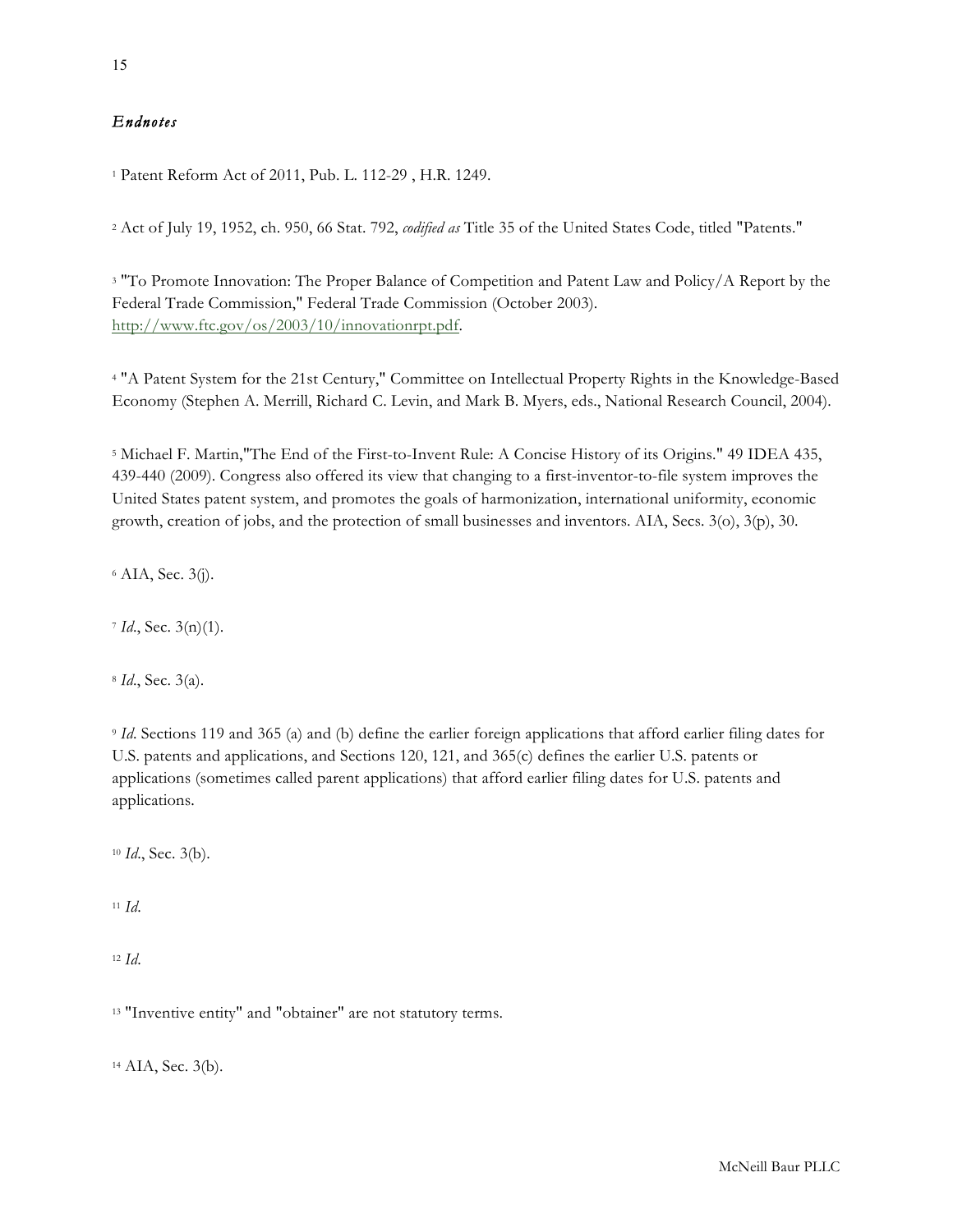<sup>15</sup> *Id*. <sup>16</sup> *Id*.

<sup>17</sup> *Id*., Sec. 3(c).

<sup>18</sup> Under the new rules, decisions of the PTAB from PGR, IPR, and reexamination may be appealed only to the Federal Circuit, while parties appealing decisions regarding examination or derivation may choose to appeal to federal district court under 35 U.S.C. § 145. *Id*., Sec. 7.

<sup>19</sup> *Id*., Sec. 35.

<sup>20</sup> Id., Sec. 8.

<sup>21</sup> *37* C.F.R. 1.99(d)(2007).

<sup>22</sup> AIA, Sec. 8 (35 U.S.C. § 122(e)).

<sup>23</sup> *Id*.

<sup>24</sup> The AIA does not explicitly limit preissuance submissions to information relating to anticipation or obviousness but allows third parties to submit any documents provided the third party describes the relevance of the submission. *Id*.

<sup>25</sup> *Id*., Sec. 6(d).

<sup>26</sup> *Id*. (35 U.S.C. § 322(a)(3)).

<sup>27</sup> *Id*., Sec. 6(f)(2)(a) ("(A) IN GENERAL.—The amendments made by subsection (d) shall take effect upon the expiration of the 1-year period beginning on the date of the enactment of this Act and, except as provided in section 18 and in paragraph (3), shall apply only to patents described in section  $3(n)(1)$ ."

<sup>28</sup> *Id*., Sec. 6(f)(2)(b) ("(B) LIMITATION.—The Director may impose a limit on the number of post-grant reviews that may be instituted under chapter 32 of title 35, United States Code, during each of the first 4 1 year periods in which the amendments made by subsection (d) are in effect."

<sup>29</sup> In many cases, the new rules bar petitioners who missed the 9-month window after grant of a patent from initiating PGR on any subsequent reissue patent. Under the new rules, PGR will not be granted on a reissue patent if the petition for review requests cancellation of a claim identical or narrower in scope than a claim in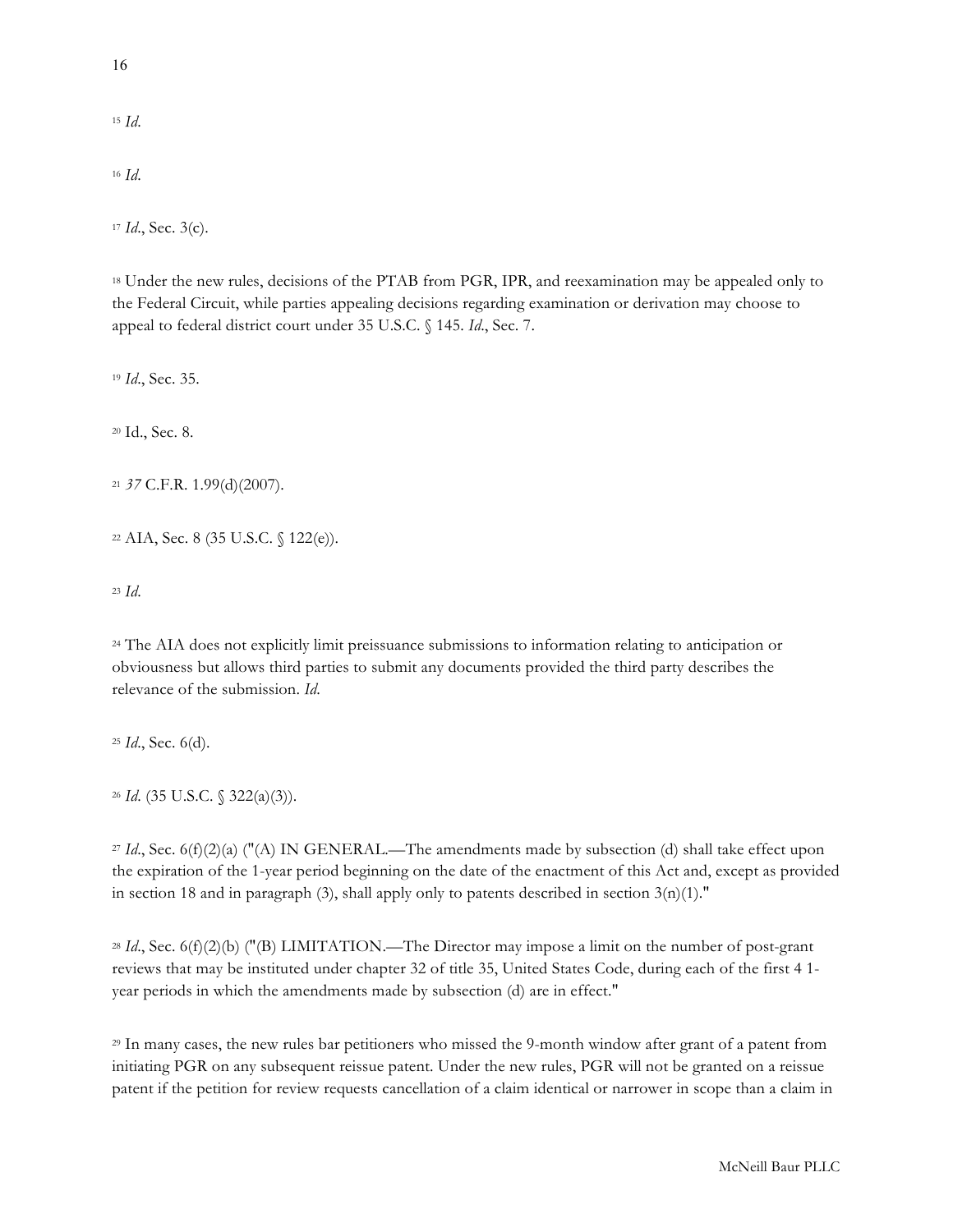the original patent. AIA, Sec. 6 (35 U.S.C. § 325(f)). PGR will still be viable tool for challenging broadening reissue patents.

*Id*. (35 U.S.C.§ 324).

*Id*. (35 U.S.C. § 322).

*Id*. (35 U.S.C. § 323).

*Id*. (35 U.S.C. § 324(c)).

*Id*. (35 U.S.C. § 325(d)).

*Id*. (35 U.S.C. § 322(a)(2)).

*Id*. (35 U.S.C. § 324(e)).

*Id*. (35 U.S.C. § 324(d)).

*Id*. (35 U.S.C. § 325(c)-(d).

*Id*. (35 U.S.C. §§ 326(a)(9), and 326(d)(1), (d)(3)).

*Id*. (35 U.S.C. § 326(d)(2)).

*Id*. (35 U.S.C. § 326(a)(5)).

 *Id*. (35 U.S.C. § 325). Many, however, believe the USPTO's future regulations governing discovery will resemble—at least initially—the existing rules in place for discovery during interferences. For interference discovery rules, *see* 37 C.F.R. 41.150-158 and Standing Order, Board of Patent Appeals and Interferences (March 8, 2011), ¶¶ 150-185. *See also* 37 C.F.R. 41.128 (prescribing sanctions in interferences).

*Id*. (35 U.S.C. § 325(a).

*Id*. (35 U.S.C. § 325(a)(3)).

*Id*. (35 U.S.C. § 325(b)).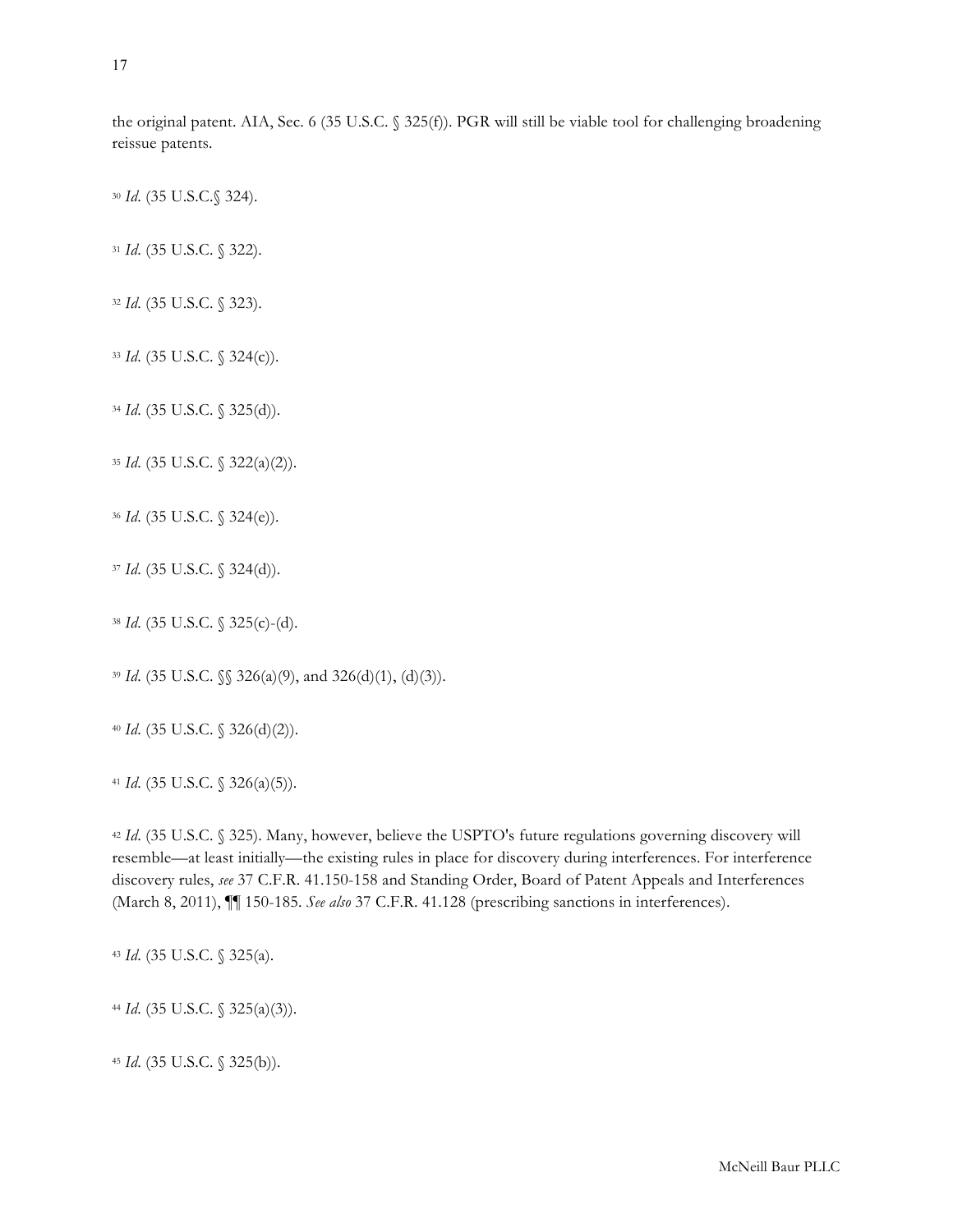*Id*. (35 U.S.C. § 325(e)).

*Id*. (35 U.S.C. § 327(a)).

*Id*.

*Id*., Sec. 6(a).

Source: USPTO FAQs, dated September 26, 2011.

AIA, Sec. 6(a) (35 U.S.C. § 311(c)).

*Id*. (35 U.S.C. § 315).

*Id*. (35 U.S.C. § 312(a)).

*Id*. (35 U.S.C. § 314(a)).

76 Fed. Reg. 59055-59058 (September 23, 2011).

*Id*., Sec. 6(a).

*Id*. (35 U.S.C. § 316(a)(5)).

*Id*., Sec. 6(c)(2)(A).

 *See* USPTO Operational Statistics for Quarter Ending 6/30/11, available at www.uspto.gov/patents/stats/Reexamination\_Information.jsp.

 *Id*., Sec. 6(c)(2)(B). The number 281 equals the number of *inter partes* reexaminations filed in FY2010. *See*  USPTO Operational Statistics for Quarter Ending 6/30/11, available at www.uspto.gov/patents/stats/Reexamination\_Information.jsp.

*Id*., Sec. 6(a) (35 U.S.C. § 315).

*Id*., Sec. 12(c).

*Id*., Sec. 12(a) ((35 U.S.C. § 257(a)).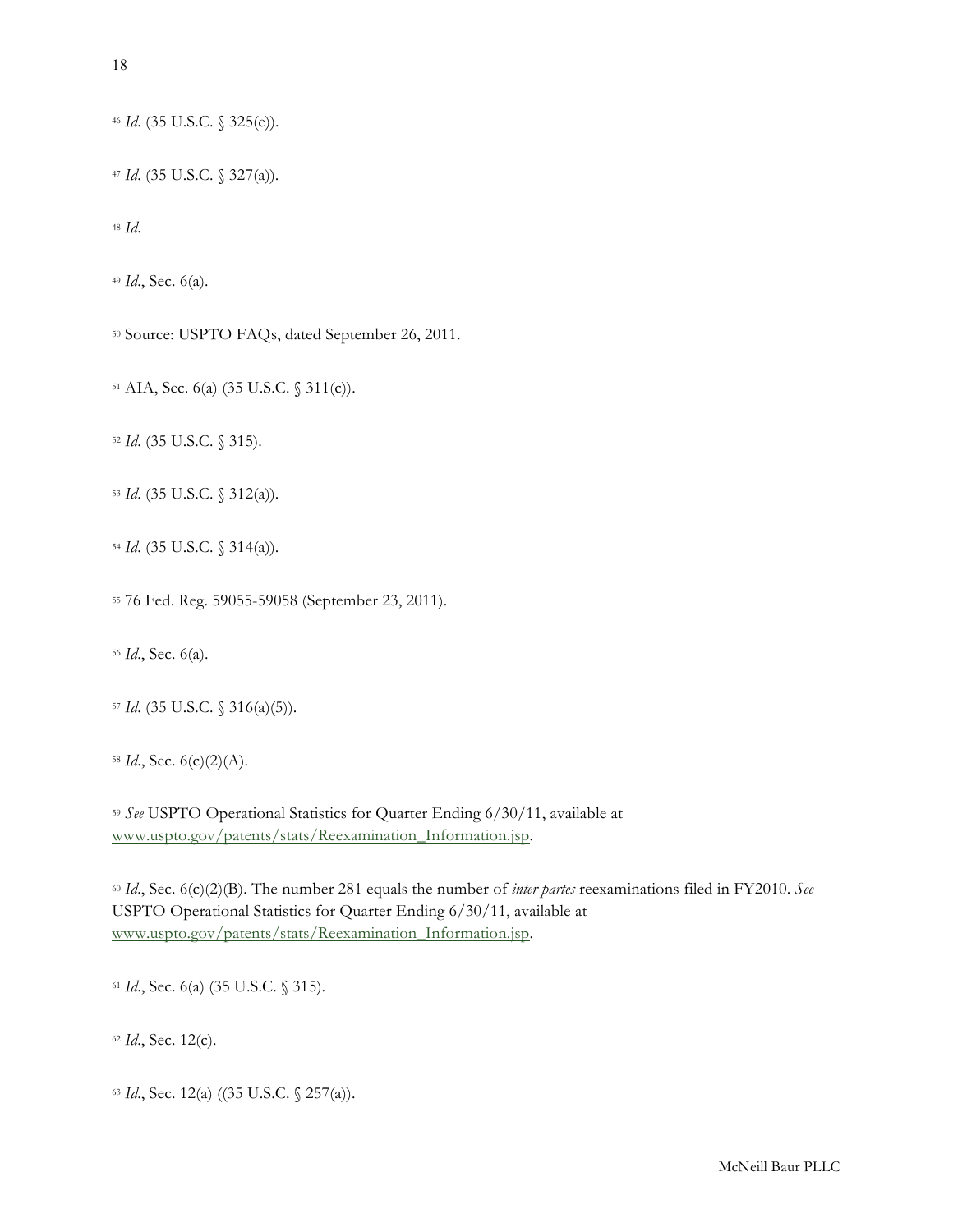*Id*.

*Id*. (35 U.S.C. § 257(b)).

*Id*.

*Id*. (35 U.S.C. § 257(c)(1)).

*Id*. (35 U.S.C. § 257(c)(2)(A)).

*Id*. (35 U.S.C. § 257(c)(2)(B)).

*Id*. (35 U.S.C. § 257(e)).

 *See* Therasense v. Becton, Dickinson & Co., Nos. 08-1511, -1512, -1513, -1514, -1595 (Fed. Cir. May 25, 2011) (*en banc*).

35 U.S.C. § 273(b)(1).

AIA, Sec. 5(a) (35 U.S.C. § 273(a)).

*Id*., Sec. 5(c).

*Id*., Sec. 5(a) (35 U.S.C. § 273(a)(1)-(2)).

*Id*. (35 U.S.C. § 273(e)(2)).

*Id*. (35 U.S.C. § 273(c)(2)).

*Id*. (35 U.S.C. § 273(e)(5)).

*Id*. (35 U.S.C. § 273(d)).

*Id*. (35 U.S.C. § 273(e)(1)(A)-(B)).

*Id*. (35 U.S.C. § 273(e)(3)).

*Id*. (35 U.S.C. § 273(f)).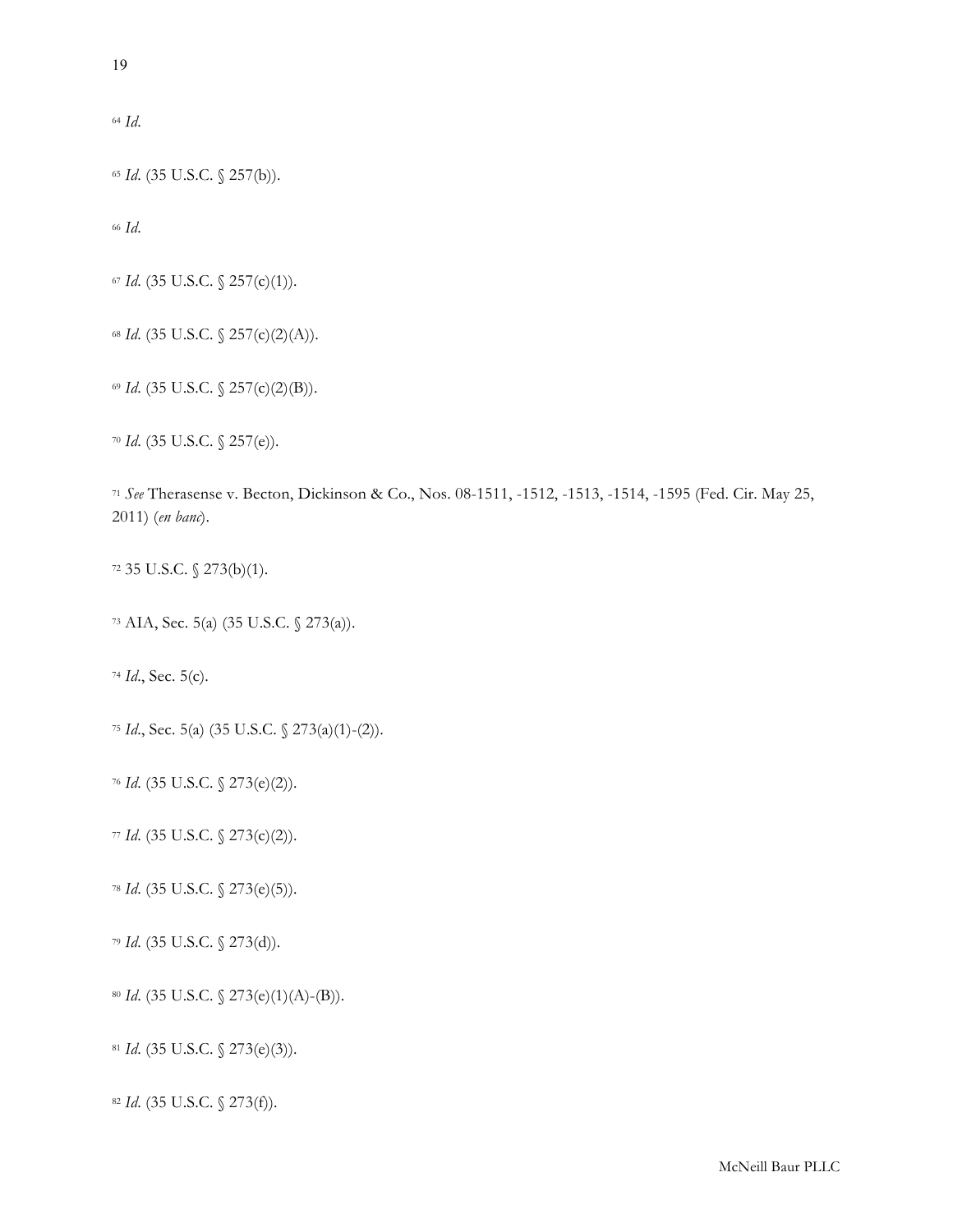*Id*. (35 U.S.C. § 273(g)).

*Id*., Sec. 18(a)(3).

*Id*., Sec. 18(a)(1) & 18(b).

*Id.*, Sec. 18(d). The Act indicates the USPTO should determine whether a patent is for a "technological" invention. *Id*.

*Id*., Sec. 18(a)(1); *see also* sec. 6(d) (35 U.S.C. § 321(b)).

*Id*., Sec. 18 (a)(1)(C).

*Id*., Sec. 14(a).

*Id*., Sec. 14(c).

*Id*., Sec. 14(d).

 Memorandum from Robert W. Bahr, *Tax Strategies are Deemed to be Within the Prior Art*, Sept. 20, 2011, available at www.uspto.gov/aia\_implementation/tax-strategies-memo.pdf.

*Id*. at 1-2.

*Id*. at 2.

AIA, Sec. 19(d).

*Id*.

*Id*.

*Id*., Sec. 10.

*Id*.

*Id*.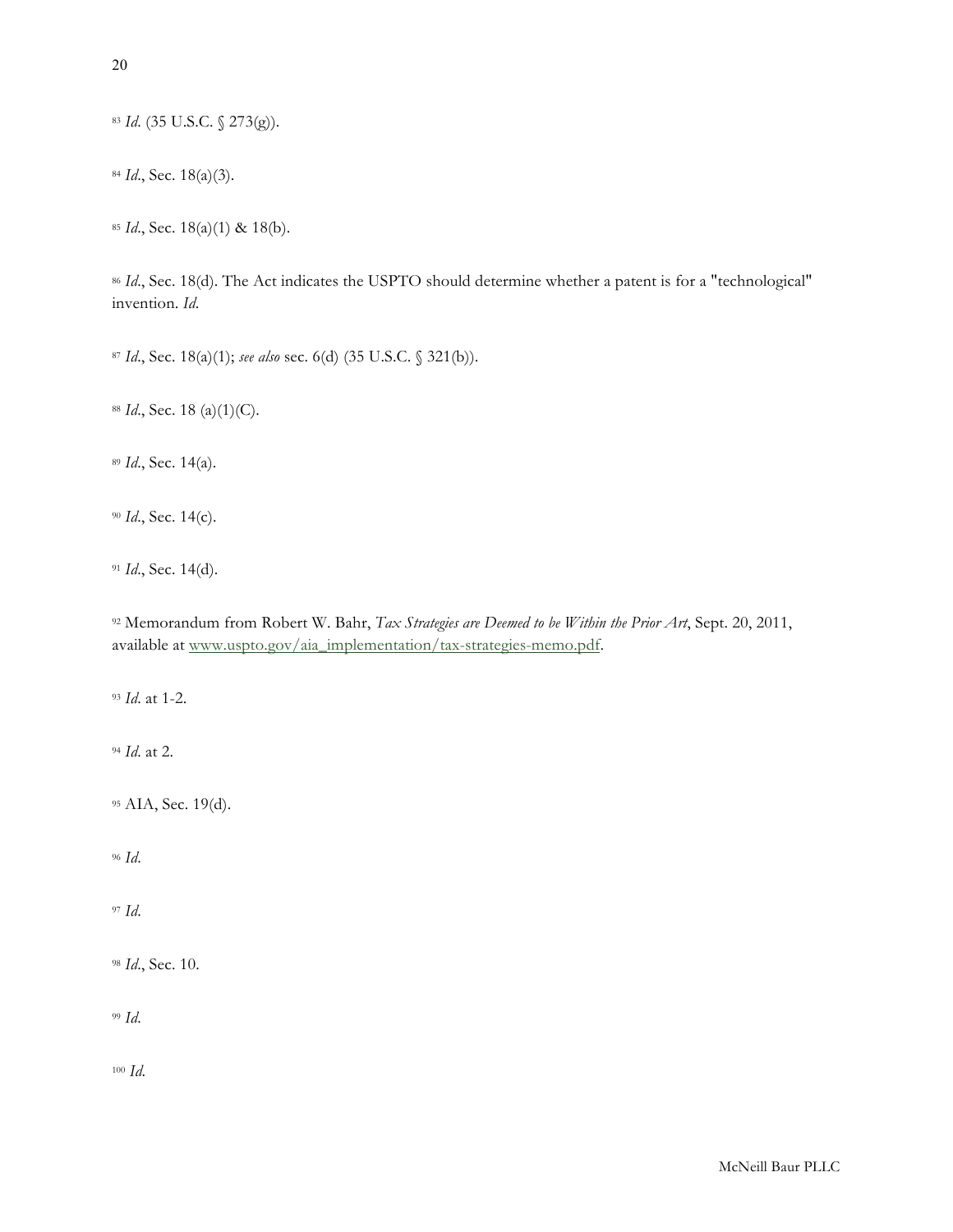Price v. Symsek, 988 F.2d 1187, 1190 (Fed. Cir. 1993).

102 The AIA eliminated 35 U.S.C. § 102(f) which stated that "[a] person shall be entitled to a patent unless ... he did not himself invent the subject matter sought to be patented . . . ."

AIA, Secs. 3(h)-(i).

*Id*.

*Id*., Sec. 3(n)(1).

*Id*., Sec. 15.

http://www.uspto.gov/aia\_implementation/best-modememo.pdf.

Manual of Patent Examining Procedure § 2165.03.

109 AIA, Sec. 15(c).

*Id*., Sec. 16(b).

*Id*., Sec. 16(a).

*See* Knorr-Bremse System Fuer Nutzfahrzeuge Gmbh v. Dana Corp., 383 F.3d 1337 (Fed. Cir. 2004).

AIA, Sec. 17.

*Id*.

 *See*, *e.g*., Broadcom Corp. v. Qualcomm Inc., 543 F.3d 683, 699 (Fed. Cir. 2008) ("[T]he failure to procure such an opinion may be probative of intent in this context.").

Sec. 35.

AIA, Sec. 9.

*Id*., Secs. 16(a)(2) and 16(b)(4).